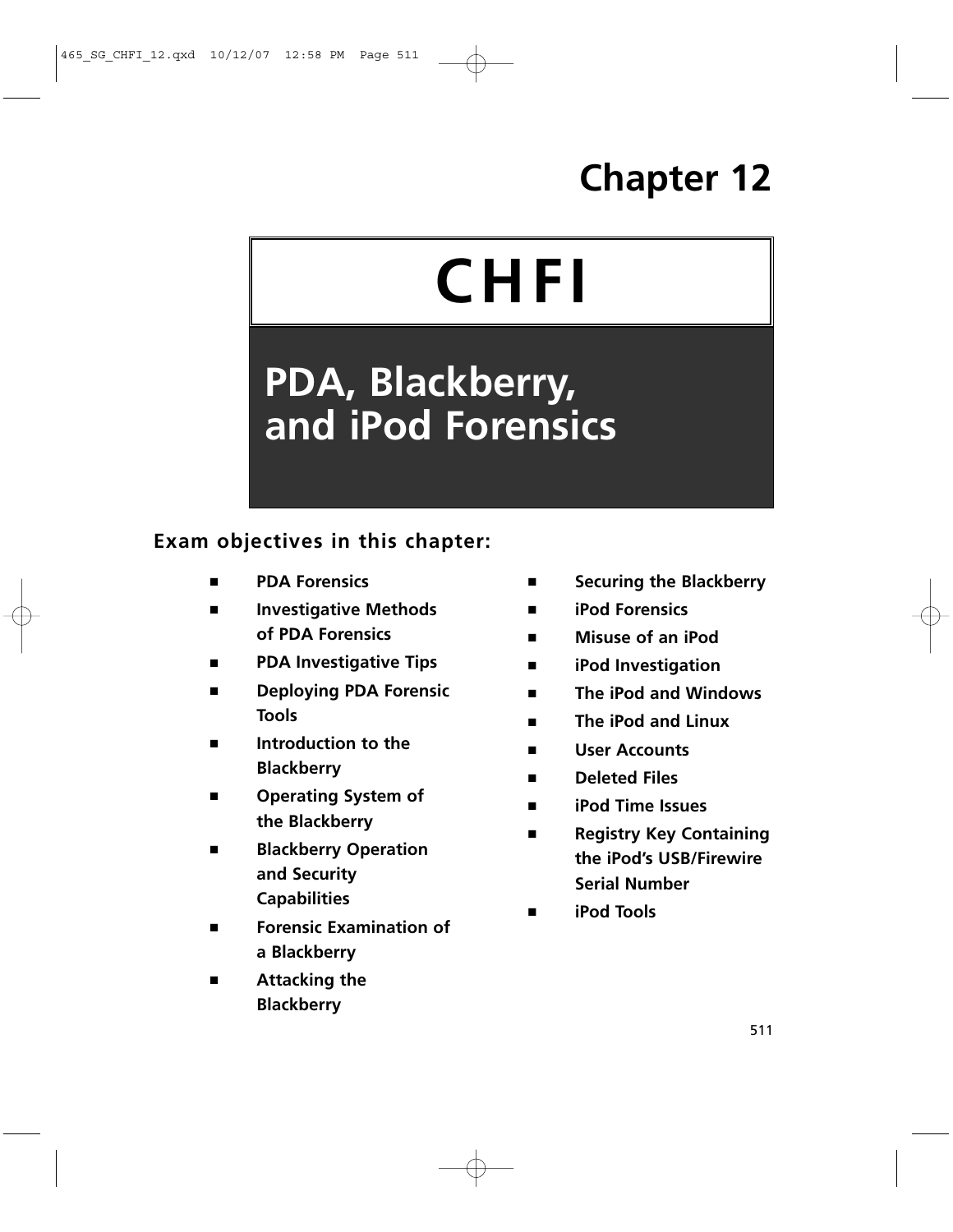# **Introduction**

In this chapter we will discuss the concept of conducting a forensic investigation on data that has been read, stored, or manipulated on some type of mobile device.The techniques for investigating a mobile device are similar to that of the more traditional storage devices; however, there are some notable differences that we need to be aware of while collecting potential evidence.

# PDA Background Information

A personal digital assistant (PDA) is a handheld computing device that combines a multitude of functions and features including computing, telephone, fax, and Internet.Additionally, the PDA can and most often contains some form of networking or other form of connectivity capabilities.Today, a PDA is a powerful device that can function as a cellular phone, a fax sender, a Web browser, and a personal organizer.These devices have reached such a level of power and functionality that they are in essence a mini-computer.

# Components of a PDA

The PDA device has several components. Our intent here is to discuss some of the more common ones.The first component of the PDA is the microprocessor, which is similar to any other microprocessor except that there is a restriction on its size.Another component of the PDA is some form of input device, such as a touch screen. In addition to these components, an essential component is the operating system that is running the software for the PDA device.

# **PDA Forensics**

As discussed previously, the concept of PDA forensics is very similar to the procedures and methodologies that are used with any form of forensics.When we discuss PDA forensics, there are investigative methods that you should use when performing a forensic investigation of a PDA.

# Investigative Methods

There are four main steps when it comes to performing a forensic investigation of a PDA. These four steps are:

- 1. Examination
- 2. Identification
- 3. Collection
- 4. Documentation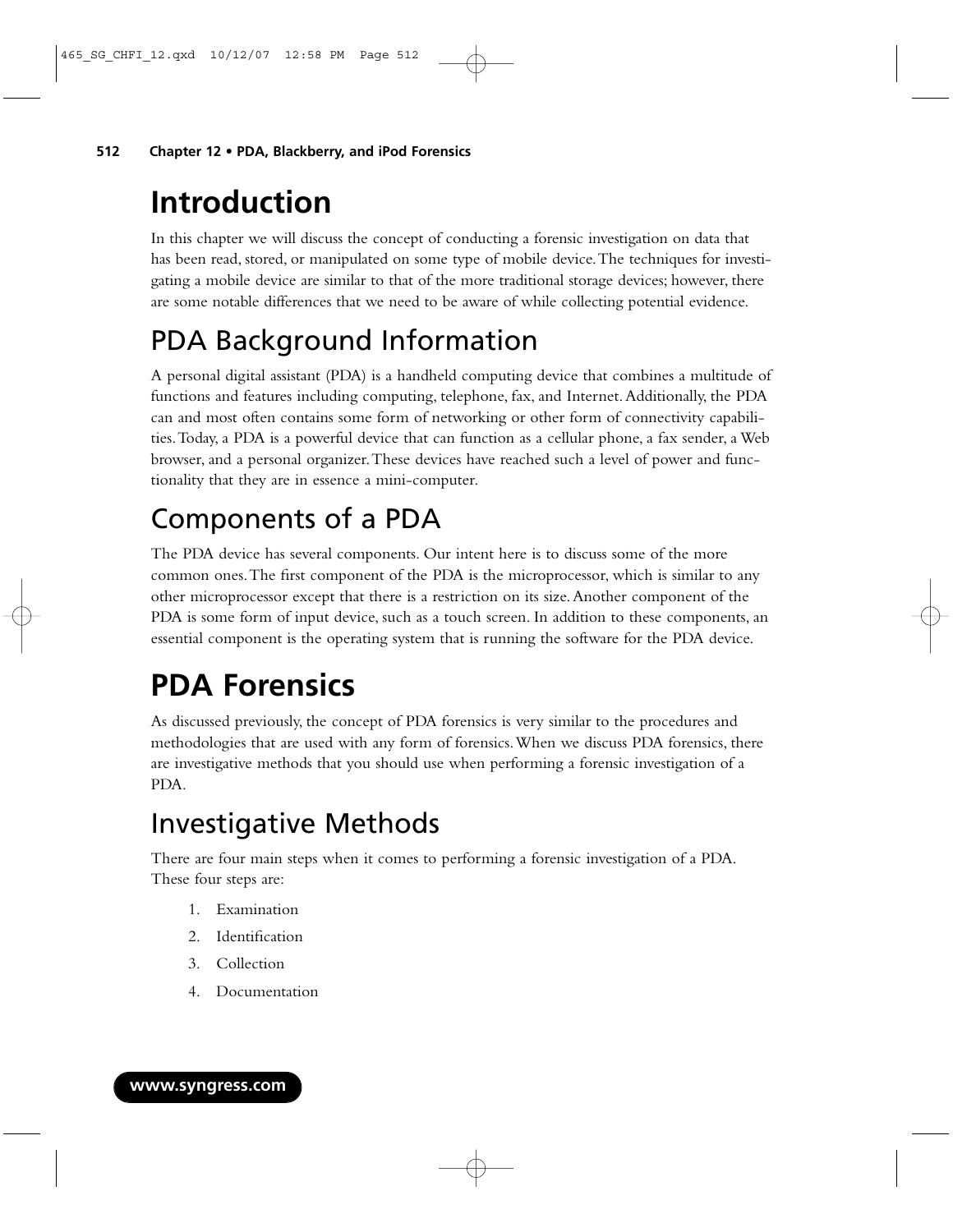We start off by securing the evidence. It is essential that you follow a process that has been approved by legal counsel to secure the PDA.When you seize the PDA you have to ensure that you take the PDA, the docking cradle, and the external memory cards.This is probably one of the most difficult things to control and requires that you conduct a thorough search for any and all memory cards.With the size of memory cards today, there is an extensive amount of evidence that you would be missing if you missed just one memory card. Once you secure the evidence, the next step is to create an exact image to preserve the crime scene. Once you have acquired the image it is time to examine the evidence. Once you have examined the evidence, you have to present it, which is usually done by compiling an extensive report based on the investigation thus far. It is also your responsibility as the examiner to maintain the evidence, which consists of keeping it in a secure location.You also have to ensure that the PDA remains charged so that the data and information is maintained in a constant state.

#### Step 1: Examination

In the examination step of PDA forensics, you first need to understand the potential sources of the evidence, which can be the device, the device cradle, the power supply, and any other peripherals or media that the device being examined has came into contact with. In addition to these sources, you should also investigate any device that has synchronized with the PDA you are examining.

#### Step 2: Identification

In the identification step of PDA forensics, you start the process by identifying the type of device you are investigating. Once you have identified the device, you then have to identify the operating system that the device is using. It is critical to the investigative process that you determine the operating system. Furthermore, once you have identified the operating system, it is important to note that it is possible that the device could be running two operating systems. During the identification process, there are several interfaces that can assist you including the cradle interface, the manufacturer serial number, the cradle type, and the power supply itself.

# Step 3: Collection

During this part of the forensic investigation, it is imperative that you collect data and potential evidence from the memory devices that are part of or suspected to be part of the PDA you are investigating.There are a multitude of these types of devices, so we will limit our discussion to just a few, including the SD, the MMC semiconductor cards, the micro-drives, and the universal serial bus (USB) tokens.The SD cards range in size from a few megabytes (MB) to several gigabytes (GB), and the USB tokens can range from a few MBs to multiple GBs. In addition to seizing and collecting the memory devices, you also have to collect the power leads, cables, and any cradles that exist for the PDA. Extending the investigation process further, it is imperative that you collect all of the types of information consisting of both volatile and dynamic infor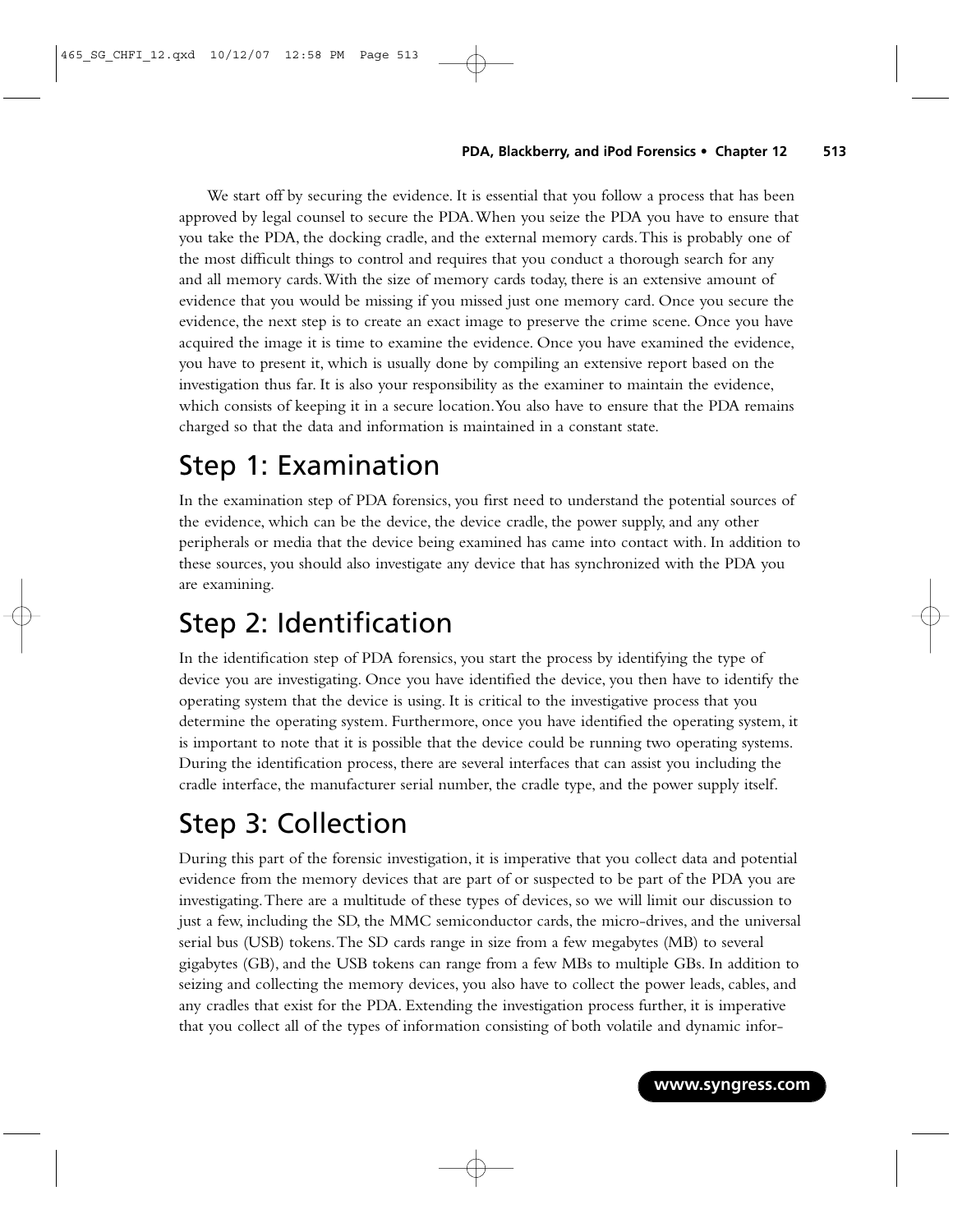mation. Consequently, it is imperative that you give the volatile information priority while you collect evidence.The reason for giving this information priority is because anything that is classified as volatile information will not survive if the machine is powered off or reset. Once the information has been captured, it is imperative that the PDA be placed into an evidence bag and maintained at stable power support throughout.

# Step 4: Documentation

As with any component in the forensic process, it is critical that you maintain your documentation and "chain of custody."As you collect information and potential evidence, you need to record all visible data.Your records must document the case number and the date and time it was collected.Additionally, the entire investigation area needs to be photographed, which includes any devices that can be connected to the PDA or currently are connected to the PDA. Another part of the documentation process is to generate a report that consists of the detailed information that describes the entire forensic process that you are performing.Within this report you need to annotate the state and status of the device in question during your collection process.The final step of the collection process consists of accumulating all of the information and storing it in a secure and safe location.

# **PDA Investigative Tips**

When it comes to the PDA device, there are several things you need to consider while carrying out an investigation.These devices can be managed and maintained at all times.Adding further complication is the fact that with PDA devices, a suspect can have immediate access 24 hours a day, 7 days a week.Another thing that makes your job as an investigator more challenging, is that PDAs are immediate boot cycle devices.Accordingly, it is important to remember these devices typically contain a plethora of information and are a vault of evidence for the forensic examiner.

# Device Switched On

When you are beginning your investigation process, and discover that the PDA that you want to process for evidence is in the "on" mode, it is imperative that you act immediately and get power to the PDA, so that it will not lose the volatile information that could quite possibly be essential to your evidence collection process.

# Device Switched Off

If the device is in the "off" state, you should leave the device in this state and then switch the device on and take a picture of it.Additionally, you need to note and record the current battery charge.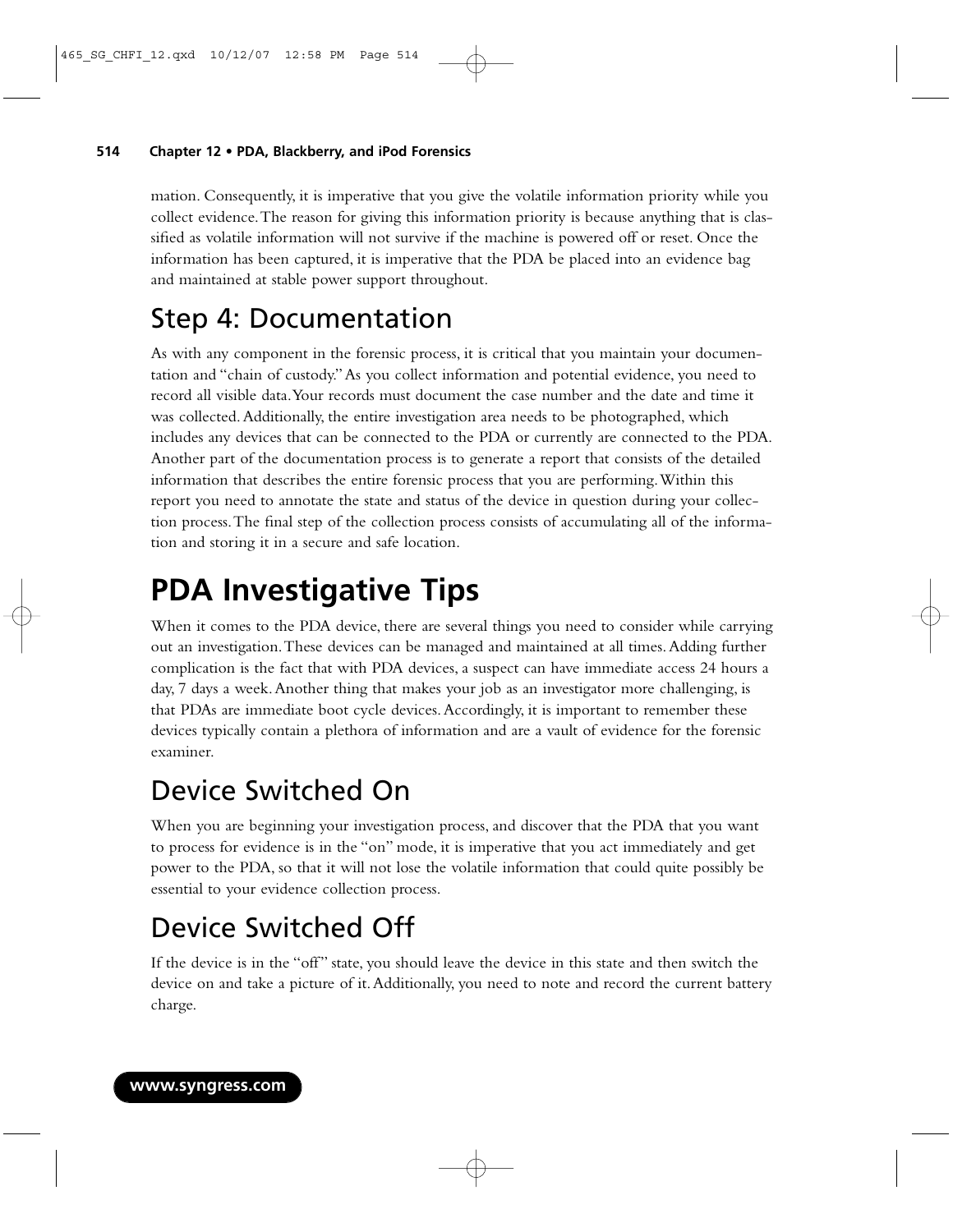# Device in Its Cradle

Avoid any further communication activities with the device and remove any connections from the PC device. It is important to note that there is a possibility that a sophisticated suspect might have a "tripwire" device, and once you disconnect the PC this could activate the device, which in turn could run a script that might erase potential evidence. Despite this possibility, you have to disconnect the device to continue the investigation.

# Device Not in Its Cradle

If the device is not in the cradle, your investigative requirements are made much simpler, because there is no danger of a "tripwire" being triggered.With the device being out of its cradle, you simply seize the cradle and any cords associated with it.

# Wireless Connection

Avoid any further communication activities if possible. Eliminate any wireless activity by placing the device into an envelope that can isolate it.This envelope also needs to provide antistatic protection so that the device is not damaged.

# Expansion Card in Slot

Do not initiate any contact that requires taking components off of the device, or that requires you to open the device in any way.This includes any and all peripheral devices and/or media types of cards.

# **Expansion Sleeve Removed**

The first thing to accomplish is to seize the sleeve itself, and also seize any and all related peripherals and media cards.

# Tools of the Trade... **Tools of the Trade…**

#### **Impact of Mishandling PDA Devices**

While conducting an investigation of a potential crime scene, our team discovered a sticky note with a password written on it. The team member entered the password, but it did not work, so he continued to try to get access, but after the tenth attempt the Blackberry did a complete data wipe, and whatever information was on that device was lost. This is because there is software that will log the attempts at entry and will do a complete wipe after a certain amount of invalid login attempts.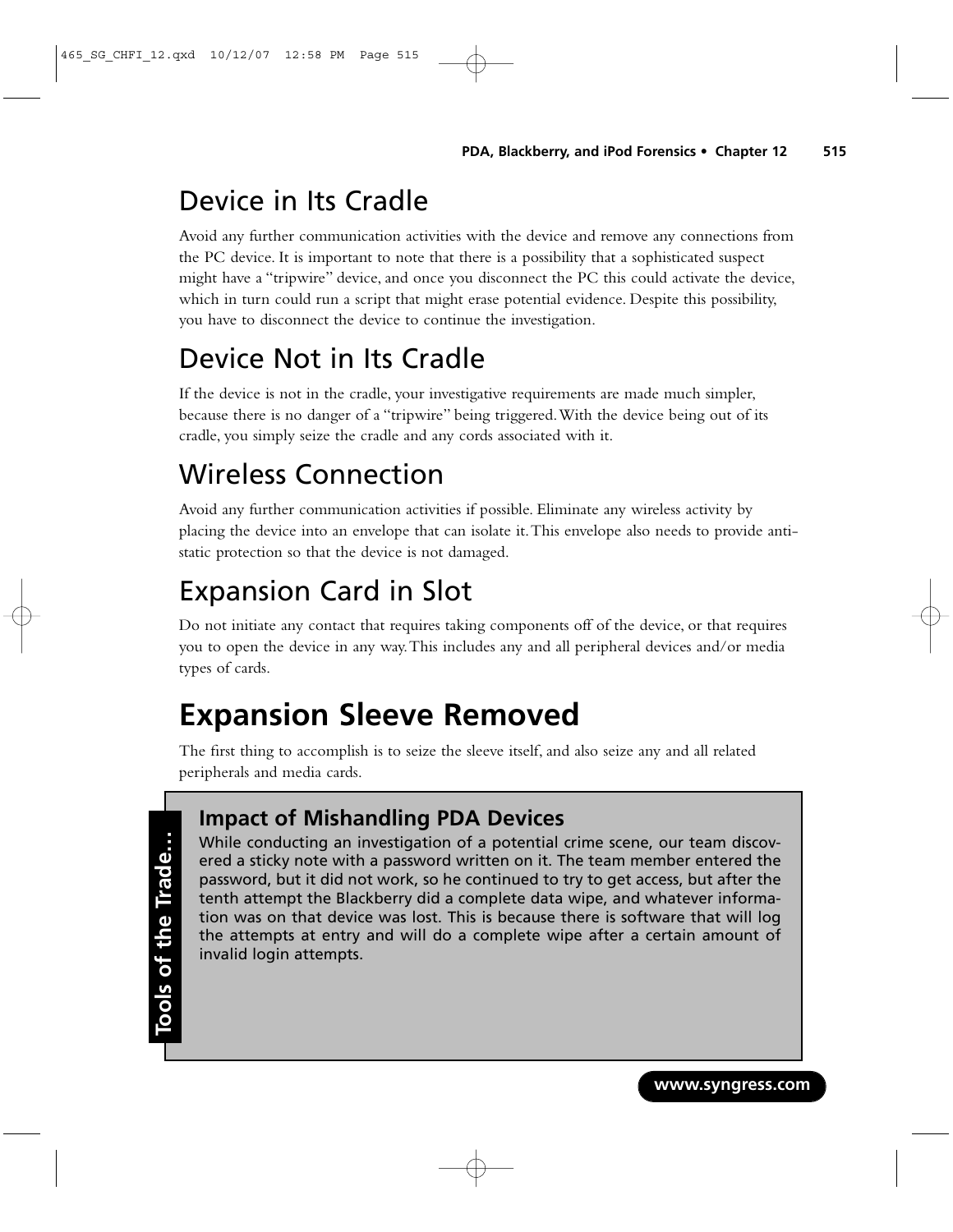# **Deploying PDA Forensic Tools**

When you are conducting a forensic investigation, there is no shortage of tools available. However, when investigating handheld or PDA devices, there are not as many tools as a typical forensic investigator has.

# PDA Secure

The first tool to discuss is the PDA Secure tool.This tool offers enhanced password protection, along with encryption, device locking, and data wiping.The PDA Secure tool allows administrators greater control over how handheld devices are used on networks.Additionally, it allows you to set a time and date range to monitor information such as network login traffic, infrared transmissions, and any applications being used.

# PDA Seizure

PDA Seizure is a comprehensive tool that assists in seizing the PDA. It allows the data to be acquired, viewed, and reported on. PDA Seizure works within a Windows environment and can extract the random access memory (RAM) and read only memory (ROM). It has an easy-touse graphical user interface (GUI), and includes the tools that are needed to investigate the files that are contained within the PDA.

PDA Seizure provides multi-platform support, where the forensic examiner can acquire and examine information on PDAs for both the Pocket PC and Palm operating system (OS) platforms.The PDA Seizure tool has a significant amount of features, including forensic imaging tools, searches on data within acquired files, hashing for integrity protection of acquired files, and book-marking capability to assist the examiner in the organization of information.

# EnCase

EnCase is one of the most popular commercial forensic tools available, and can be used to acquire information and evidence from a PDA.The EnCase tool can acquire images, and also consists of tools that allow you to conduct complex investigations efficiently and accurately.

# **Introduction to the Blackberry**

The Blackberry is also known as a RIM device and is equipped with the RIM software implementation of proprietary wireless-oriented protocols. Furthermore, the device is supported by the RIM Blackberry Message Center.The Blackberry shares similarities with the PDA devices discussed earlier; however, it is always on and participating in some form of wireless push technology.As a result of this, the Blackberry does not require some form of desktop synchronization like the PDA does.This unique component of the Blackberry adds a different dimension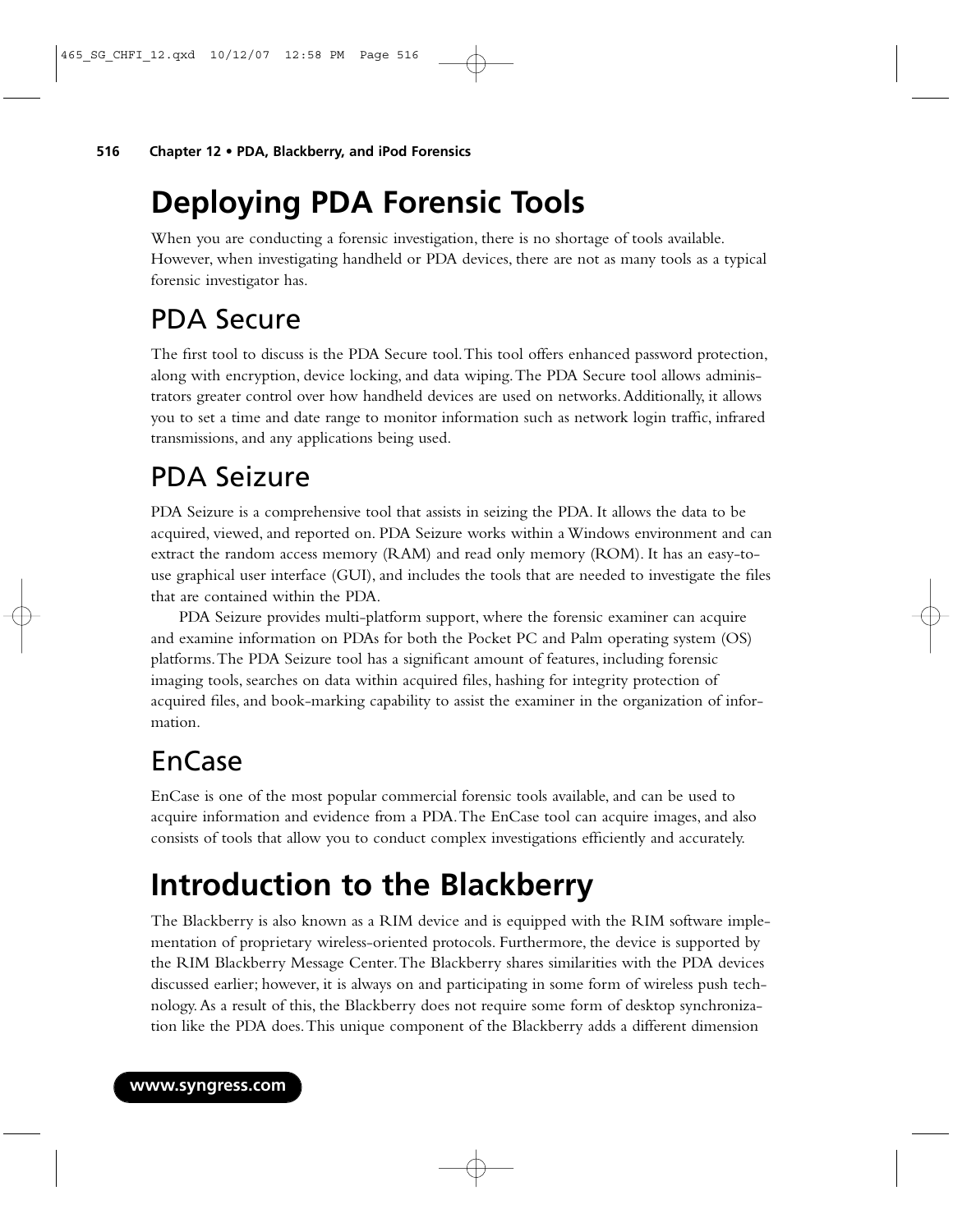to the process of forensic examination, and in essence this portability can be the examiners greatest ally.

# Operating System of the Blackberry

The current version of the Blackberry OS has numerous capabilities and features, including over-the-air activation, the ability to synchronize contacts and appointments with Microsoft Outlook, a password keeper program to store sensitive information, and the ability to customize your Blackberry display data.

# Blackberry Operation and Security

The Blackberry device has an integrated wireless modem, which allows it to communicate over the BellSouth Intelligent Wireless Network.The Blackberry uses the Blackberry Serial Protocol, which is used to backup, restore, and synchronize the data that is communicated between the Blackberry handheld unit and the desktop software.This protocol comprises simple packets and single byte return codes.The device uses a strong encryption scheme that safeguards confidentiality and authenticity of data. It keeps data encrypted while in transit between the enterprise server and the device itself.

# Wireless Security

The Blackberry has a couple of transport encryption options, which are the Triple Data Encryption Standard (DES) and the Advanced Encryption Standard (AES).Those who want to implement the most secure method will elect to encrypt with the AES algorithm.The Blackberry has another feature that is referred to as the Password Keeper, which offers the capability of securely storing password entries on the devices, which could consist of banking passwords, PINs, and so on.This important information is protected by AES encryption.

# **Security for Stored Data**

There are several capabilities available on the Blackberry when it comes to securing the data that is stored there.The first option we will discuss is the capability to make password authentication mandatory through the customizable Information Technology (IT) policies on the Blackberry Enterprise Server.An additional method of protection from unauthorized parties is the fact that there is no staging of data between the server and the Blackberry where data is decrypted.

# **Forensic Examination of a Blackberry**

Since the Blackberry is an always-on, push messaging device, information can be pushed to it at any time. It is important to note that the information that is pushed has the potential of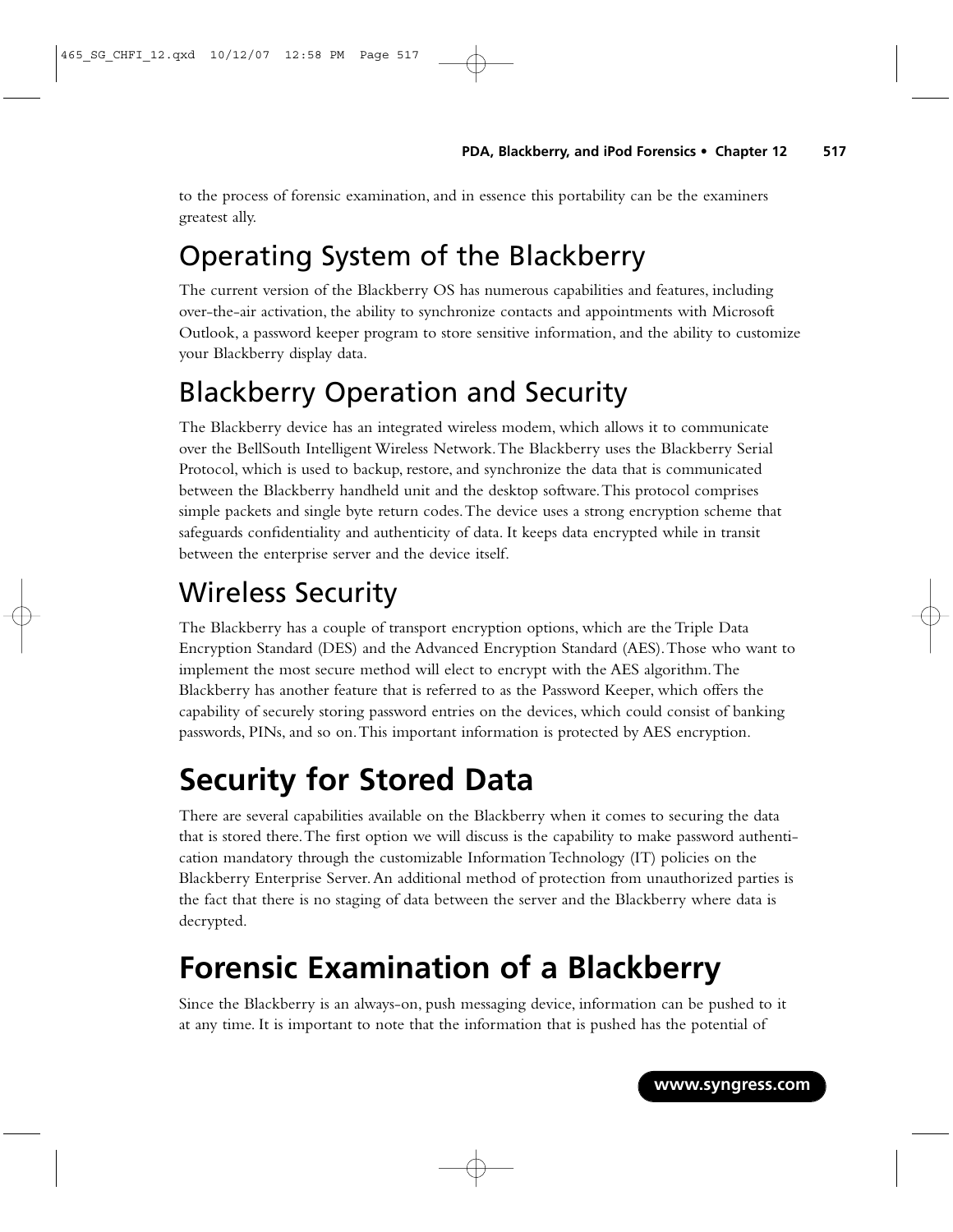overwriting any data that was previously deleted.The problem is compounded by the fact that, without warning, there are a multitude of applications that may receive information and make the attempts by the forensic investigator to recover information and an unaltered file system much more difficult.The first step in preserving the information is to eliminate the ability of the device to receive this data push. If possible, you can turn the radio off, or a better solution is to take the device to an area where the signal cannot be received, such as putting the device inside of a filing cabinet drawer. One might think,"I'll just turn it off."This would be a serious mistake! The Blackberry is not really "off" unless power is removed for an extended period, or the unit is placed in storage mode. Furthermore, once the unit is powered back on, any items that were in the queue waiting to be pushed to the device could possibly be pushed before you could stop them.As mentioned previously, it is quite possible that a change to state such as a power-off of the Blackberry could result in a program being run on the unit that will allow the device to accept remote commands via e-mail.

# Acquisition of Information Considerations

The considerations for the Blackberry are similar in some ways to the PDA devices, but there are some differences. Let's look at the considerations you have to make when acquiring evidence from the Blackberry.

# Device is in the "Off" State

If the unit is off at the time of acquisition, the investigator needs to take it to a shielded location before attempting to switch it on. If a shielded location is not readily available, you might have success using a safe or other room that can block the signal well enough to prevent the data push. One thing to consider is having a unit available that you can use to walk the network and look for weak coverage areas to use.

# Device is in the "On" State

If the device you are examining is in the "on" state, then as outlined and detailed above, you need to take the device to a secure location and disable or turn off the radio before beginning the examination.

# Password Protected

One thing to consider when it comes to password protection is the fact that the password itself is not stored on the device.The only thing that is stored on the device is a hashing of the plain text password.This storage is similar to the storage used by the majority of operating systems.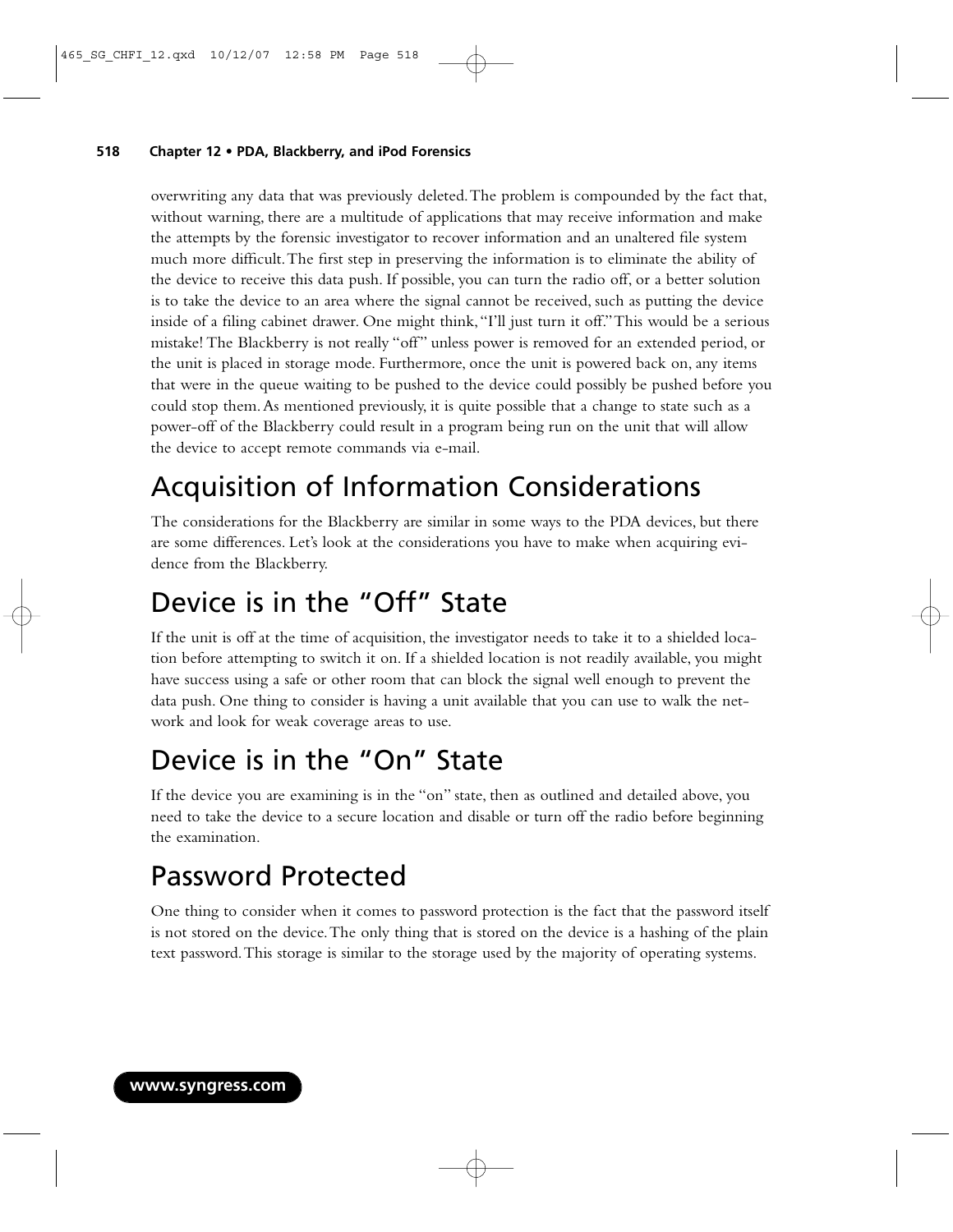# Evidence Collection

To collect evidence from the Blackberry you have to violate the traditional forensic methods by requiring the investigator to record logs kept on the unit that will be wiped after an image is taken.There are several different log files that you want to collect evidence from, including:

- **Radio Status** This log lets you enumerate the state of the device's radio functions.
- **Roam and Radio** This log has a buffer of up to 16 entries, records information concerning the tower, channel and so on, and will not survive a reset.
- **Transmit/Receive** This log records gateway information and the type and size of data transmitted.
- **Profile String** This log contains the negotiation with the last utilized radio tower.

Once the log information is extracted and enumerated, the image will be taken. If you do not require or need the log information, the image can be acquired immediately.

# Unit Control Functions

The logs are reviewed by using the unit control functions.The first function is the Mobitex2 Radio Status, which provides information on the Radio Status, Roam and Radio Transmit, or Receive and Profile String.The second control function is the Device Status, which provides information on memory allocation, port status, file system allocation, and central processing unit (CPU) WatchPuppy.The third control function is the Battery Status, which provides information on the battery type, load, status, and temperature.The last control function we will discuss is the Free Mem, which provides information on memory allocation, Common Port File System,WatchPuppy, OTA status, Halt, and Reset.

# Imaging and Profiling

When you are conducting a forensic examination of a Blackberry, you need to conduct imaging and profiling.This is accomplished by extracting the logs from a developed image and acquiring an image of a bit-by-bit backup using the Blackberry Software Development Kit (SDK).The SDK is available from www.blackberry.com and is essential for the forensic examiner when investigating a Blackberry.The SDK utility dumps the contents of the Flash RAM into a file. Once the Flash RAM is dumped, it can be examined and reviewed using traditional methods with your favorite hex editor or other tool. In addition to reviewing the evidence with traditional methods, you can use the Simulator from the SDK to match the network and model of the investigated unit.

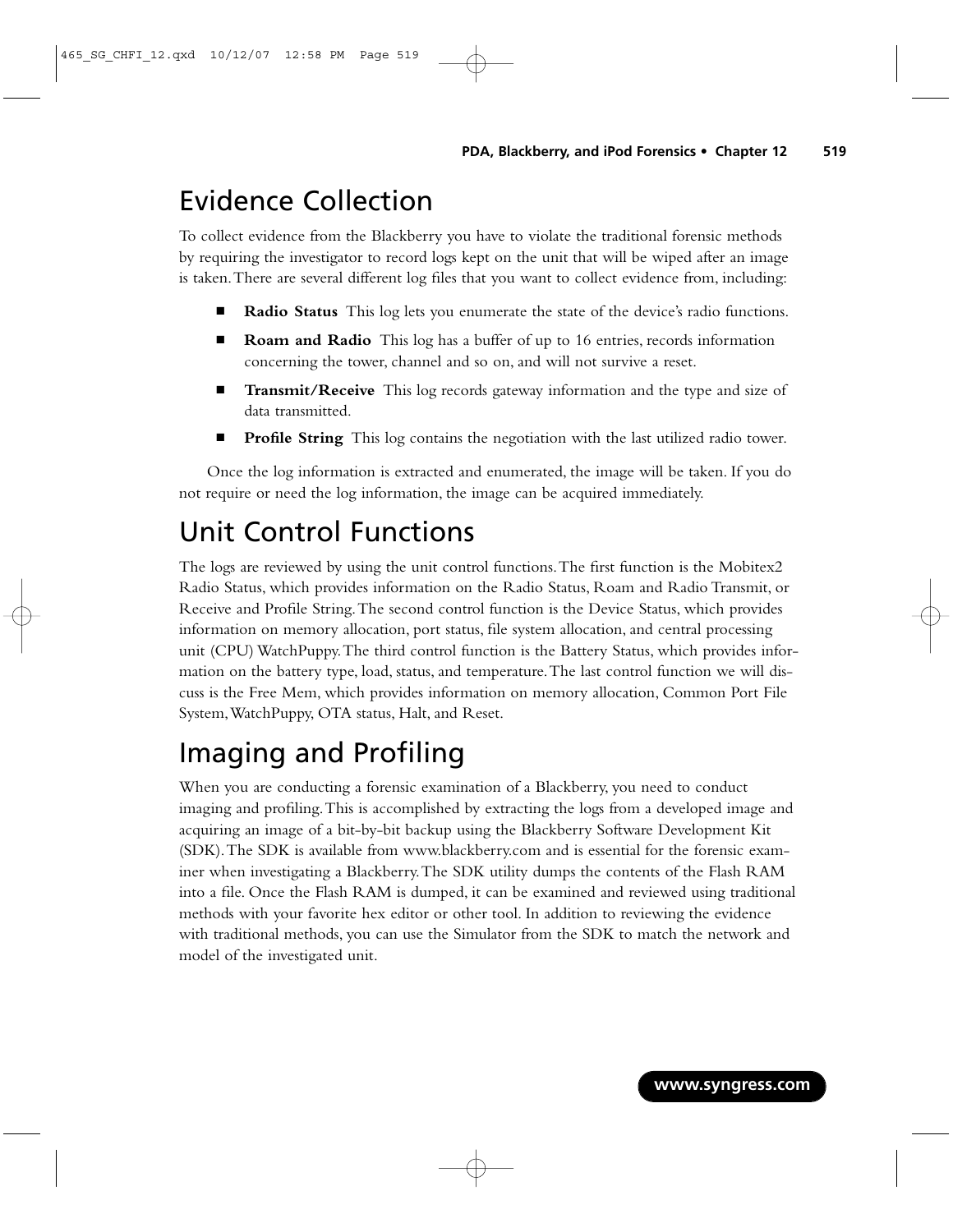# **Attacking the Blackberry**

There are several tools and methods available that allow you to attack a Blackberry,The first tool is the Blackberry Attack Toolkit, which along with the BBProxy software can be used to exploit Web site vulnerabilities.The second tool is the Attack Vector, which links and tricks users by downloading malicious software to the Blackberry.The last method we will discuss is the method of hijacks (or blackjacks).As the name implies, this allows someone to hijack a legal user's Blackberry and replace them on the network with potentially harmful devices.

# **Securing the Blackberry**

There are several things you can do to secure the information on a Blackberry.The first thing you can do is clean the Blackberry memory, and protect stored messages on the messaging server.You can encrypt the application password as well as the storage of it on the Blackberry. Furthermore, you can protect storage of user data on a locked Blackberry by limiting the password authentication attempts. It is possible to set a maximum of 10 attempts to gain access to the device.Additionally, you can use AES technology to secure the storage of the password keeper and password entries on the Blackberry.

# Information Hiding in a Blackberry

There are several places where you can hide information in a Blackberry.You can create hidden databases and hide information in partition gaps. Data can also be hidden in the gap between the OS/application and file partitions.

# Blackberry Signing Authority Tool

The Signing Authority tool helps developers' protect data and intellectual property, and enables them to handle access to their sensitive Application Program Interfaces (APIs).The tool provides this protection by using public and private signature keys. It does this by using asymmetric cryptography to validate the authenticity of the request. Furthermore, the signing tool allows developers to exchange API information in a secure manner and environment.

# **iPod Forensics**

Apple computers produce three separate digital media players all bearing the iPod brand. Whether the original iPod, the iPod Nano, or the iPod shuffle, all of these devices have the capability not only to play music, but also to act as a storage device.The capability to store digital data coupled with the iPod's popularity will result in the forensic analysis of these devices becoming more common.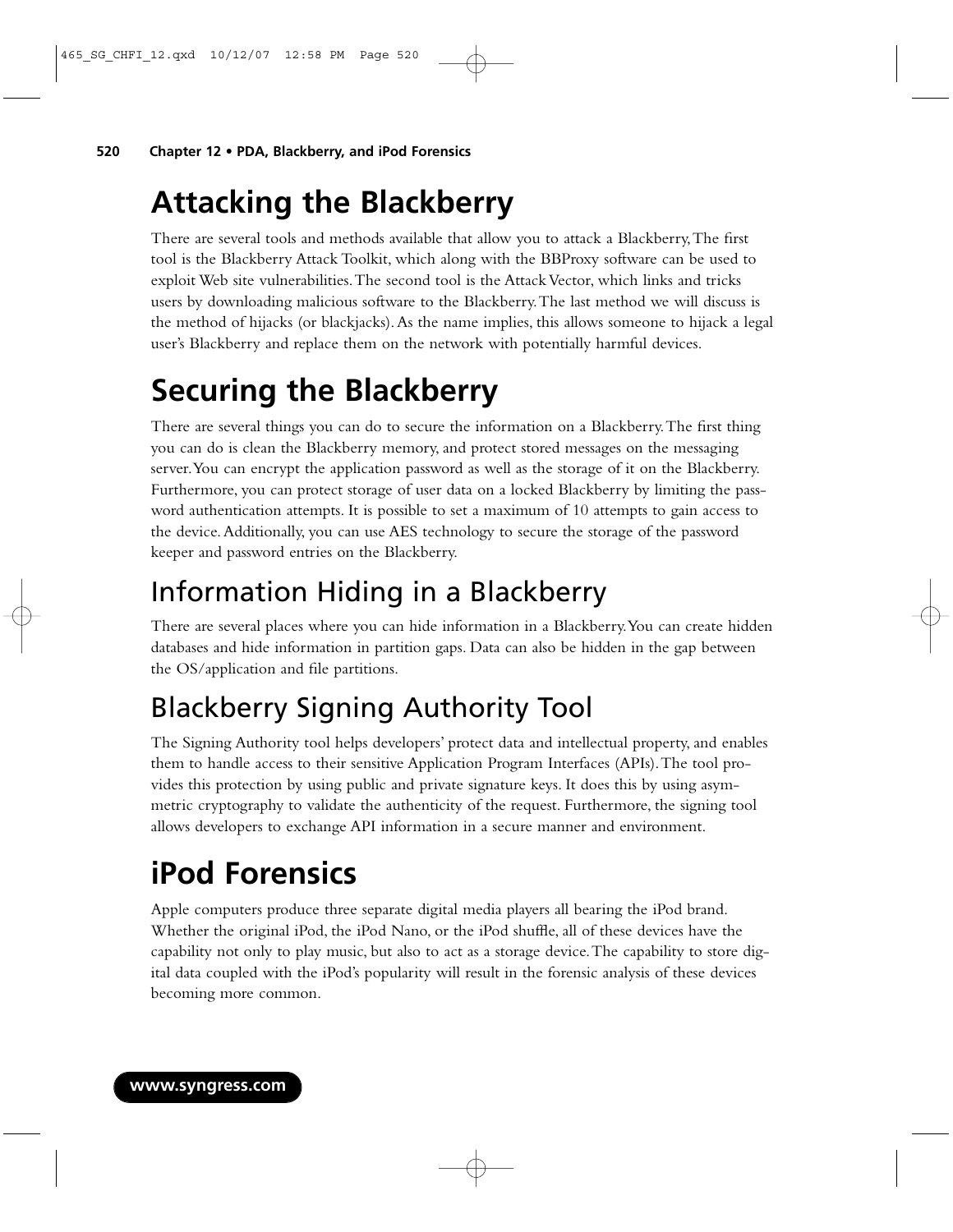Consequently, the National Institute of Standards and Technology (NIST) have developed guidelines for PDA forensics (Jansen & Ayers, 2004) to address this issue.The secret is to treat the iPod as you would treat any other suspect hard drive being analyzed.Treat it with the respect and care it deserves and remember that it is evidence.

# The iPod

The Apple iPod family currently comprises five generations of devices for the primary units and two generations of ancillary models.These are listed below.

- First Generation iPod October 2001 saw the first release of the Apple iPod. This device connected using a FireWire jack and introduced the Apple physical scroll wheel.This device used the original form factor and is the classic iPod design.
- **Second Generation iPod** Implemented the large hard drive (10 GB and 20 GB), introduced the touch sensitive wheel, and put a cover on the FireWire port, but was otherwise physically the same as the first generation iPod.
- **Third Generation iPod** The third generation introduced a central row of touch sensitive buttons and a dock connector port.The primary connection was still FireWire, but USB was introduced for data syncing.
- **Fourth Generation iPod** The fourth generation of the iPod introduced the photo viewer.The color display was introduced at this stage. Either FireWire or USB could be used.
- **Fifth Generation iPod** The next generation introduced a video function and lyrics support. This version has no AC adapter universal block or A/V included, and must be purchased separately.The latest edition (generation 5.5) features a brighter display, the ability to search, and the longer video battery. Fifth generation iPods use only USB with FireWire connections relegated to charging only.

The ancillary iPods include the following models:

- **iPod Mini** The iPod Mini is a slimmer version of its original cousin. These devices use either USB or FireWire connections using either a 4 or 6 GB hard drive.This device implements a scroll wheel with integrated buttons.There are two generations of iPod Minis. iPod Mini connections are made using either USB or FireWire.
- **iPod Nano** The iPod Nano implements a flash memory storage system. These devices are otherwise similar to the fifth generation iPod in many respects.The iPod Nano uses USB connections with FireWire for charging only.
- **iPod Shuffle** There are two generations of the iPod Shuffle. All these devices implement flash memory instead of hard drive storage.The iPod Shuffle uses USB connections and the later models implement USB through the docking function alone.

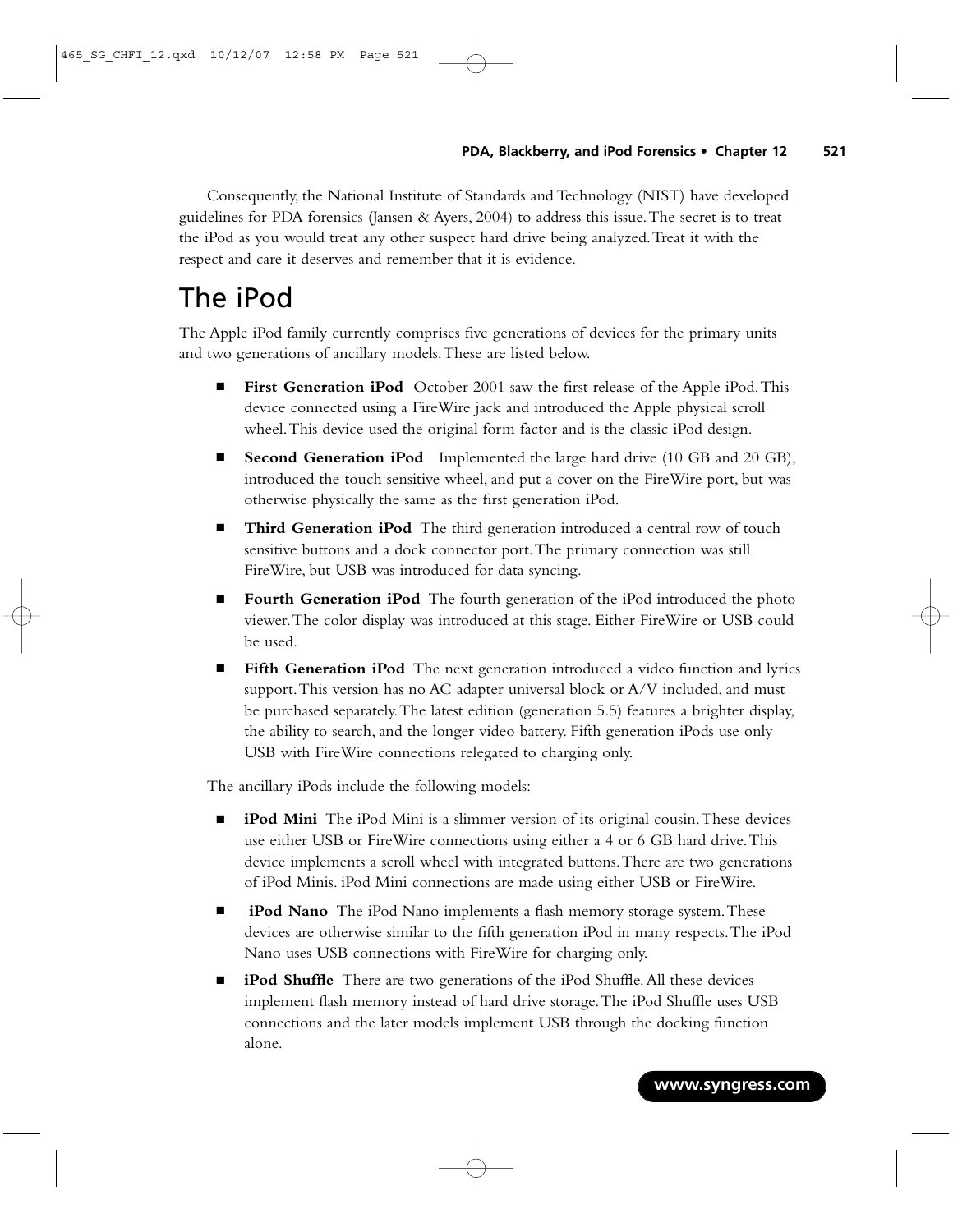#### iPod Features

The iPod supports a variety of file formats including Protected AAC,AIFF, MP3,WAV, M4A/AAC LC, and Apple Lossless audio file formats. From the introduction of the fifth-generation iPod, a number of video formats are also supported, including the .m4v and .mp4 MPEG-4 (H.264/MPEG-4 AVC) file formats.Additionally, iTunes has the capability to translate Windows WMA-formatted files to an iPod format as long as they are not copy protected.

The iPod is not currently able to play copy protected WMA files.Additionally, the iPod is unable to play MIDI, Ogg Vorbis, and FLAC multimedia formats. It is, however, possible to translate MIDI files to another format using iTunes. iTunes will not transfer songs from the iPod to a computer because of perceived copyright and other legal issues.A number of thirdparty products have been created to circumvent the iPod's copy protection.

Current iPods have the inclusion of a limited PDA functionality. Macintosh users have been altered synchronize schedules and contacts in their address book and iCal using iSync. From the release of iTunes version 5.0, Apple has integrated the ability to synchronize contacts and schedules from iTunes to the iPod. Contact maintained in either Microsoft Outlook or Outlook Express may be synchronized with the iPod in this manner. Mozilla calendar files use the same format as the iPod. So although there is no automated method to synchronize Mozilla data, these files can be copied to the iPod manually.

With this functionality, however, the inability to add or update entries on the iPod itself limits the functionality of the iPod as a PDA. From a forensic perspective, this does not diminish the ability to capture data (including calendar entries and schedules) from the device.

#### **Mac vs. Windows**

The debate comparing Windows to Macintosh has become something of a holy war. For the most part, it comes down to personal preference. In the case of an analysis of the iPod, the Mac is definitely preferred over Windows. This is not a comparison of the OSes, but rather relates to the interaction of the iPod and the host machine.

Simply put, Apple HFS+ is superior to Windows FAT 32 from the perspective of a forensic analysis. When iPod is initially connected to a Mac, it is formatted using Apple HFS+. When it is initialized using a Windows machine, it is formatted with FAT 32. Unfortunately, the iPod doesn't come configured to support NTFS.

The Apple HFS+ format provides more detailed meta-data which supplies the forensic analyst with far greater detail than is supplied by a FAT 32 format. So it is a question of whether the Mac is better than Windows or vice versa, simply that an iPod connected to a Mac supplies more meta-data for analysis.

#### The iPod as Operating System

The iPod can run as a small portable computer system. iPodLinux is a µClinux-based Linux distribution (see http://ipodlinux.org/Main\_Page for details). iPodLinux is a specifically designed

**www.syngress.com**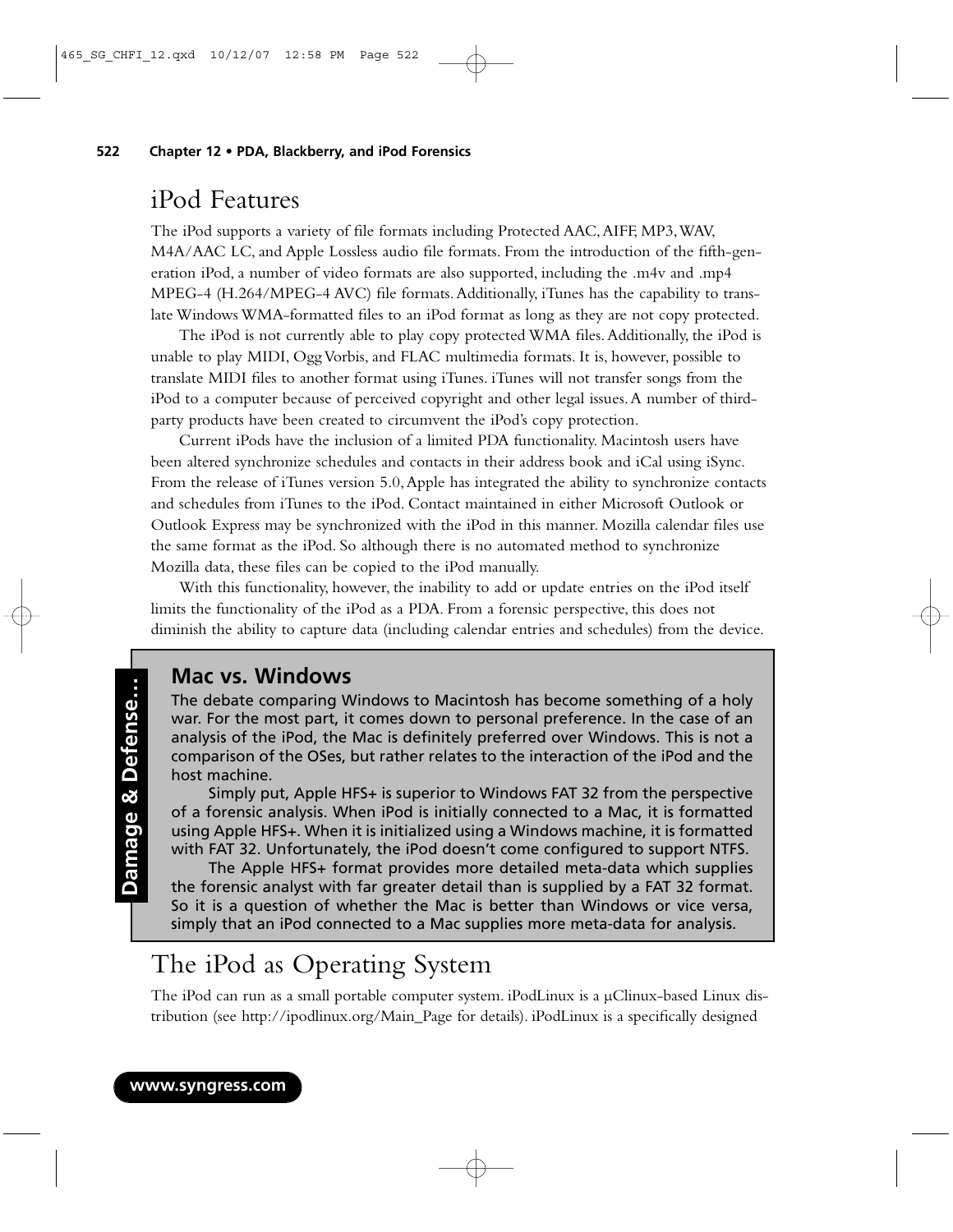kernel capable of running on a number of the iPod devices.Wikipedia (http://en.wikipedia.org/ wiki/IPodLinux) details a list of compatible devices and known issues.

One of the primary components of iPodLinux is podzilla and podzilla 2.The podzilla applications provide iPodLinux with an iPod like interface, video playback with sound, and the support for a large number of music file extensions. Using iPodLinux, the iPod can play AAC, MP3 and basic OGG sound file formats. Depending on the hardware capability of the specific iPod, the audio recording capabilities under iPodLinux are said to be at a much higher quality than Apple's firmware.

IPodLinux also supports the ability to play a number of games such as Doom and Doom II and many games for the Nintendo Game Boy (with the appropriate add-on software such as iBoy).

uClinux stands for "MicroController Linux," and is pronounced "you-see-Linux." uClinux supports up to the version 2.6 kernel. uClinux (http://uclinux.org/) has the support of a number of compiler programs such as the standard  $C++$  library, which runs correctly under podzilla.As such, an attacker could create and compile middleware or some other code of interest to the forensic analyst, which can be stored on the iPod.

#### Drive Formats - Apple HFS+ or FAT32

The drive format used by the iPod hard drive is dependent on the computer system to which the iPod is initially synchronized. If the iPod is initially synchronized with a Mac machine, it will be formatted using the Apple HFS+ file system. If the iPod is initially connected to a Windows host, the iPod drive will be formatted with the FAT32 file system.

When conducting a forensic analysis of the iPod, it is important to know which type of system the iPod has been synchronized with.This information also provides the analyst with some background information as to the use and history of the device. Knowledge of the format used will generally make it easier to match the iPod device to the host with which it has been synchronizing. It is important to remember that just because the output has initially synchronized with either a Windows or Mac host, it may also have been used on other machines.

The iPod writes data from the beginning to the end of the drive before returning to the beginning.This is a valuable feature for the forensic analyst, as the use of this wear-levelling technique makes the overwriting of files less likely.

Being that the FAT32 file system does not maintain records of file ownership, the HFS+ file system (which maintains ownership metadata) is the preferred format from a forensic perspective. Unfortunately, the HFS+ file system is somewhat less common than the FAT32 file system.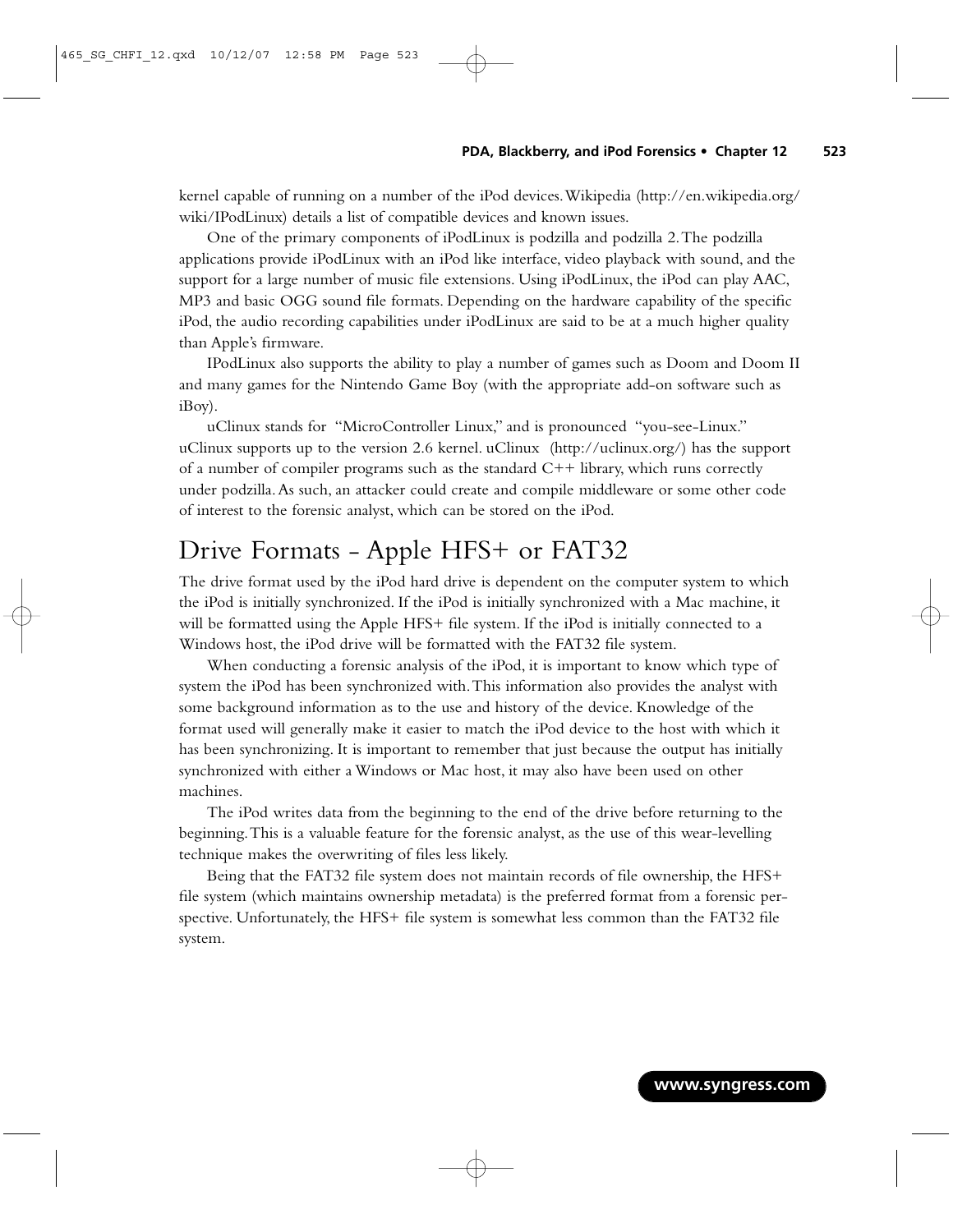# The iPod System Partition

The System Partitions of either the Windows or Macintosh formatted iPod demonstrate that there is no user-identifiable data stored in this partition.The data contained in this partition is associated with the running of the iPod and includes:

- The iPod embedded Operating System.
- The images used during the operation of the device such as the Apple logo and the "Do Not Disconnect" screen image.
- The system fonts used for the display of the text on the device.
- Games and other applications copied to the device

Where iPodLinux has been installed, user data may exist in the system partition. Installing iPodLinux will change the hash value for the System Partition, because iPodLinux modifies the boot loader in the System Partition.The boot loader allows the iPod user to select either the official Apple embedded operating system or the iPodLinux operating system.The system files for iPodLinux are maintained in the iPod Data Partition. However, the changes to the boot loader require the System Partition to be modified by changing the hash value of the system partition.

#### **Hiding the Hidden Functions**

With iPodLinux, it is possible to create a dual-booted iPod that runs both the standard embedded Apple operating system and Linux. A clever attacker could partition their iPod so that the Linux partition is hidden when connected, using the default embedded system. In this manner, they could create a device that on a basic inspection would appear as an iPod with nothing to hide.

The Linux partition could be configured to be visible when booted into iPodLinux mode. A clever attacker could use this partition to smuggle data into and out of an organization, or even introduce code into a secured system. A preliminary investigation and search of the device would find only the "clean" iPod partition. Most people investigating iPod would not expect a separate Linux partition and therefore, it would be common for this to go unnoticed.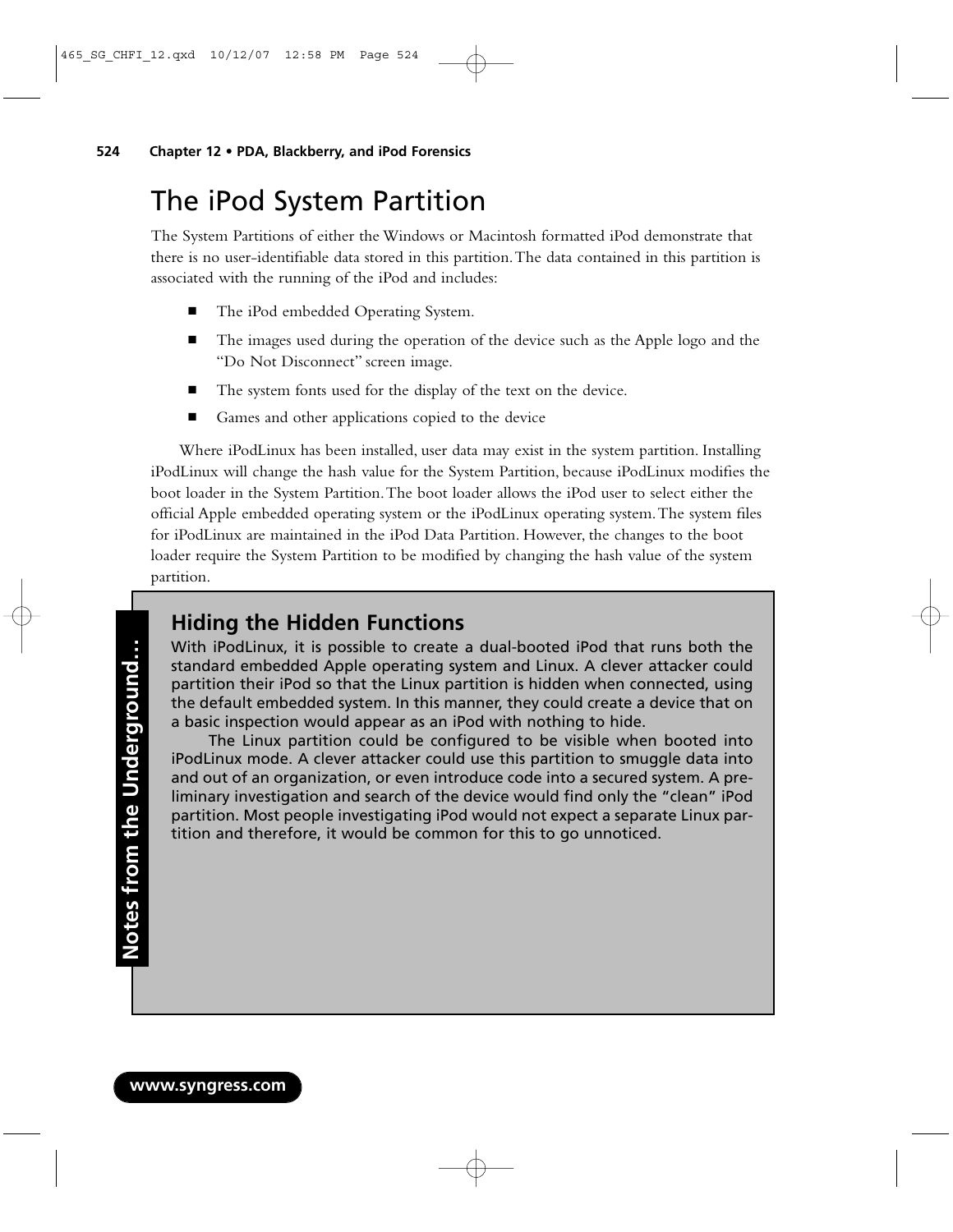#### Application Formats

The standard vCard file format is used by the iPod to store contact information (see Figure 12.1).

#### **Figure 12.1** The Standard vCard Format Used for Storing Contact Information in an iPod

| vCard                    |                             |
|--------------------------|-----------------------------|
| File extension:          | .vcf, .vcard                |
| MIME type:               | text/directory text/x-vcard |
| Type code:               | vCrd                        |
| Uniform Type Identifier: | public.vcard                |
| Developed by:            | Internet Mail Consortium    |
| Type of format:          | Electronic business card    |
| Container for:           | Contact information         |

Calendar entries are stored in the iPod using the standard vCalendar/iCalendar format (see Figure 12.2).

**Figure 12.2** The vCalendar/iCalendar Format for Storing Calendar Entries in an iPod

| iCal endar      |                        |
|-----------------|------------------------|
| File extension: | .ical .icalendar       |
| Type of format: | Calendar data exchange |
| Standard(s):    | RFC 2445               |

Music and other file formats are stored on a variety of locations within the iPod. Accessories exist that allow the iPod to be used for a variety of functions.Applications and accessories may be loaded using either the native iPod operating system or iPodLinux.These applications allow for the storage of a variety of files including voice recordings, digital camera photo storage, and electronic games.

These files can be easily found by searching the drive for the text strings *BEGIN:VCARD* and *BEGIN:VCALENDAR*.This entry indicates the beginning of the respected file types.The data remains after the entries are deleted.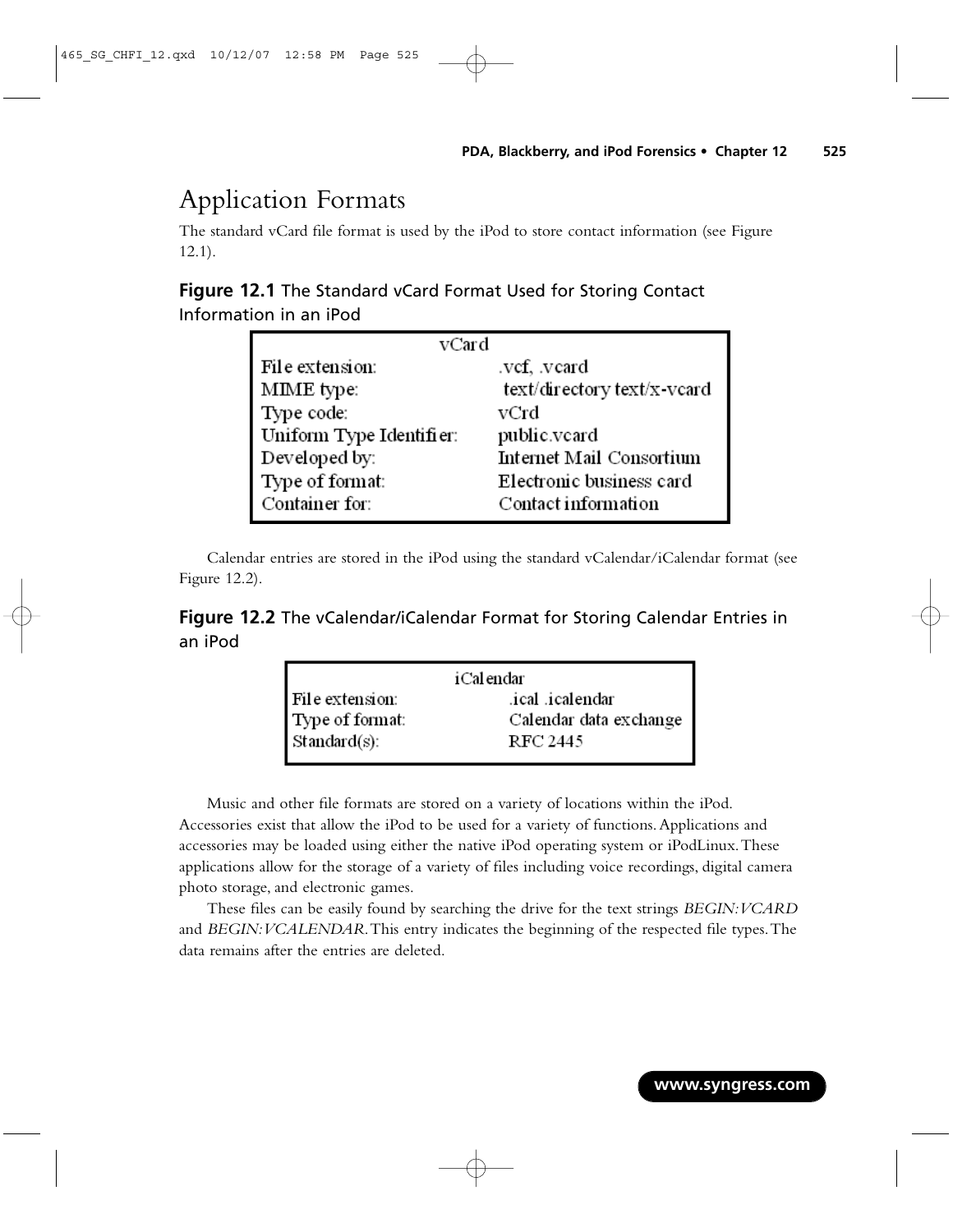# **Misuse of an iPod**

Like any other digital storage device, the iPod may hold incriminating evidence. In its native format, the iPod may contain calendar entries related to a crime or other event of interest. Additionally, contact information stored on the device may be relevant to an investigation.The iPod is also capable of creating voice recordings.As such, recordings of meetings may be recovered. Coupled with photographs or other substantiation, the iPod could be a rich source of evidence to the investigator.

With its large hard drive, the iPod is the ideal storage location for music that violates copyright, and with the newer devices, pornographic pictures.

# **iPod Investigation**

When an iPod is found at a crime scene, the first respondent should wait for the advice of a forensic specialist.This is essential to ensure that the site of the evidence is documented correctly. Either explicitly document the location of the iPod and anything around it, or preferably, photograph the site. Leave the device in its current state until it is thoroughly investigated. It is possible that it could be booby-trapped with a delete command or wipe function.This is particularly relevant when the device has been configured with iPodLinux.There are tools under iPodLinux that can be set to wipe the hard drive of the iPod if it is disconnected from the charger or computer without a special code being entered.

Note the state of the iPod. If it is connected to another system, check whether it is mounted. If it is, the screen of the iPod will display a message saying "Do Not Disconnect." In this case, it is necessary to unmount the device prior to disconnecting the computer. On a Mac, this may be achieved by dragging the icon of the iPod to the trash can on the Mac desk top. Note the name of the iPod as it is displayed on the desktop before unmounting it.

Simply disconnecting or unplugging the computer could damage disk sectors on the iPod. For this reason, this should be avoided. If the iPod is connected to a Windows machine, it may be mounted by clicking the "Unplug or eject hardware" icon generally located on the task bar on the bottom right of the screen. On a Windows machine, the chances of the corruption resulting from disconnecting the iPod are less than on a Mac.

When collecting the iPod, specify the connections and cabling as well as all the details of the machine connected to it. Ensure that this information is kept with the device.The iPod should be stored like a hard drive, such as in an antistatic bag in an environment where both temperature and humidity are controlled. It should also not be exposed to excessive vibration. Never store the iPod near a magnetic source such as a speaker. It is important to maintain a strong chain of custody throughout the process.

The iPod is unlike some other embedded devices, in that it does not need to be connected to a power supply while in storage. If the battery drains over time, the information will not be lost from the hard drive.With hard drive models, it may be more effective to extract the hard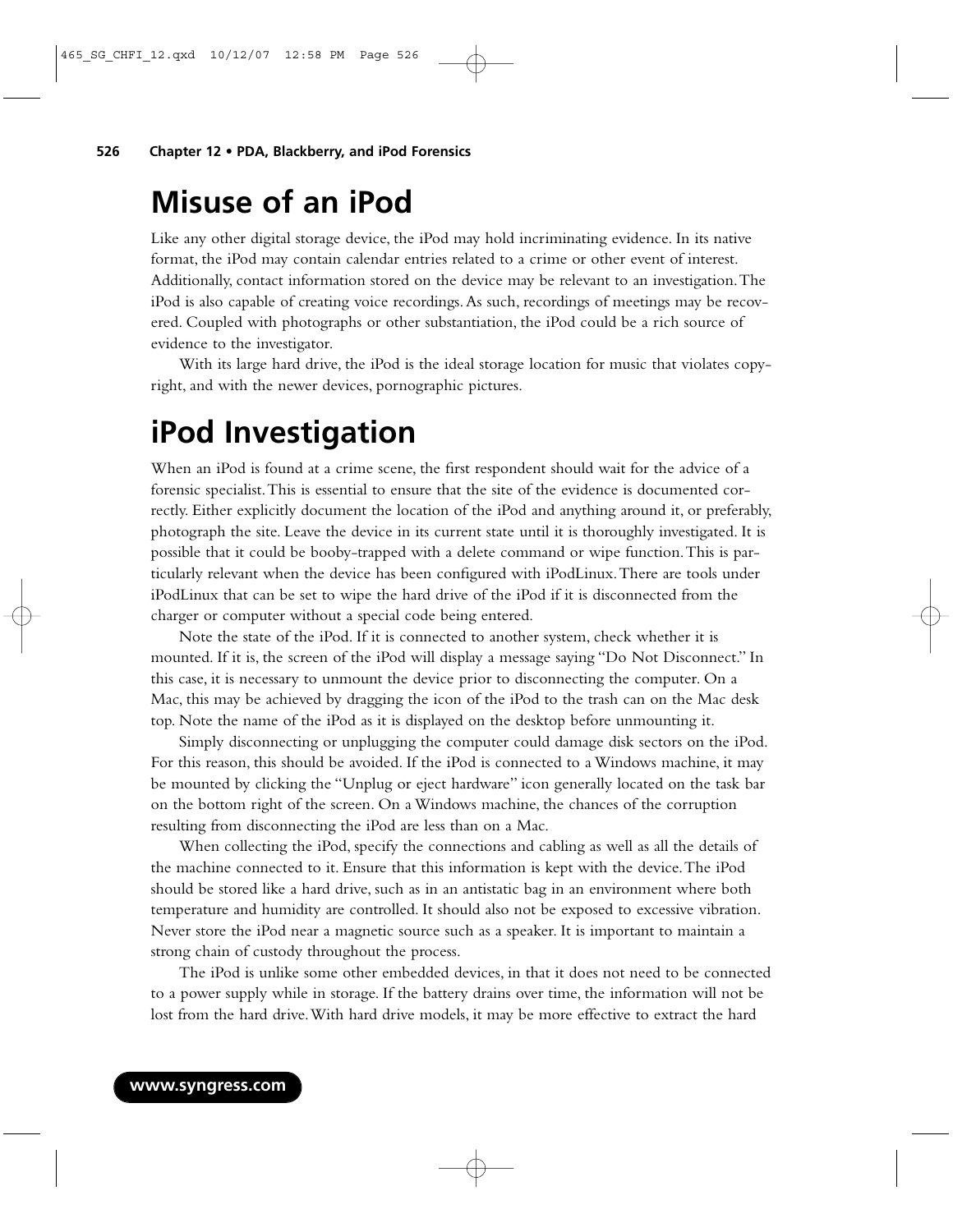drive from the iPod for processing.This will allow the use of an external hardware write blocker.The difficulty is that imaging the hard drive correctly requires both a high level of technical skill and specialized hardware.

An iPod stores the name of the computer that it initialized with on the drive.This information may be used to link the device to other computers and consequently to suspects.

Although it is recommended that the iPod be imaged before doing any other tests, it is possible to determine the format of the drive from the iPod itself.This is achieved by selecting "Settings  $\geq$ ", "About  $\geq$ ". If the iPod is formatted for a Windows system, scrolling down in the "About" display will state "Format:Windows" towards the lower section of the screen. If this is not displayed, it is likely that the device has been formatted using the HFS+ format and that the iPod was initially connected to a Mac.

#### Timeline Generation

The iPod is designed to only be linked to one system at a time.As a result, a series of likely connection times to a system can be established.The identified times associated with connection events may also be discovered on the linked system.The times will reflect the system time of the linked system (not that as displayed on the iPod).

Time entries of primary concern to the forensic analyst may be found in the following files:

- *\iPod\_Control\Device\SysInfo* The modified time of the file records when the iPod was last restored.
- *<i>\iPod\_Control\iTunes\iTunesControl* The creation time of the file records when the iPod was initialized using iTunes.
- *<i>\iPod\_Control\iTunes\DeviceInfo* The modified time of the file records when the iPod was last connected to iTunes.
- All music files located under *\iPod Control\Music*\ The creation times of the files records when these files were copied from the linked system to the iPod.The modification times for these files provides further evidence linking the iPod and the Windows system and helps to create a timeline of actions/activity.

These times provide evidence of connection times to the linked system. If the Windows host is available, it may be possible to correlate these times to events on this computer.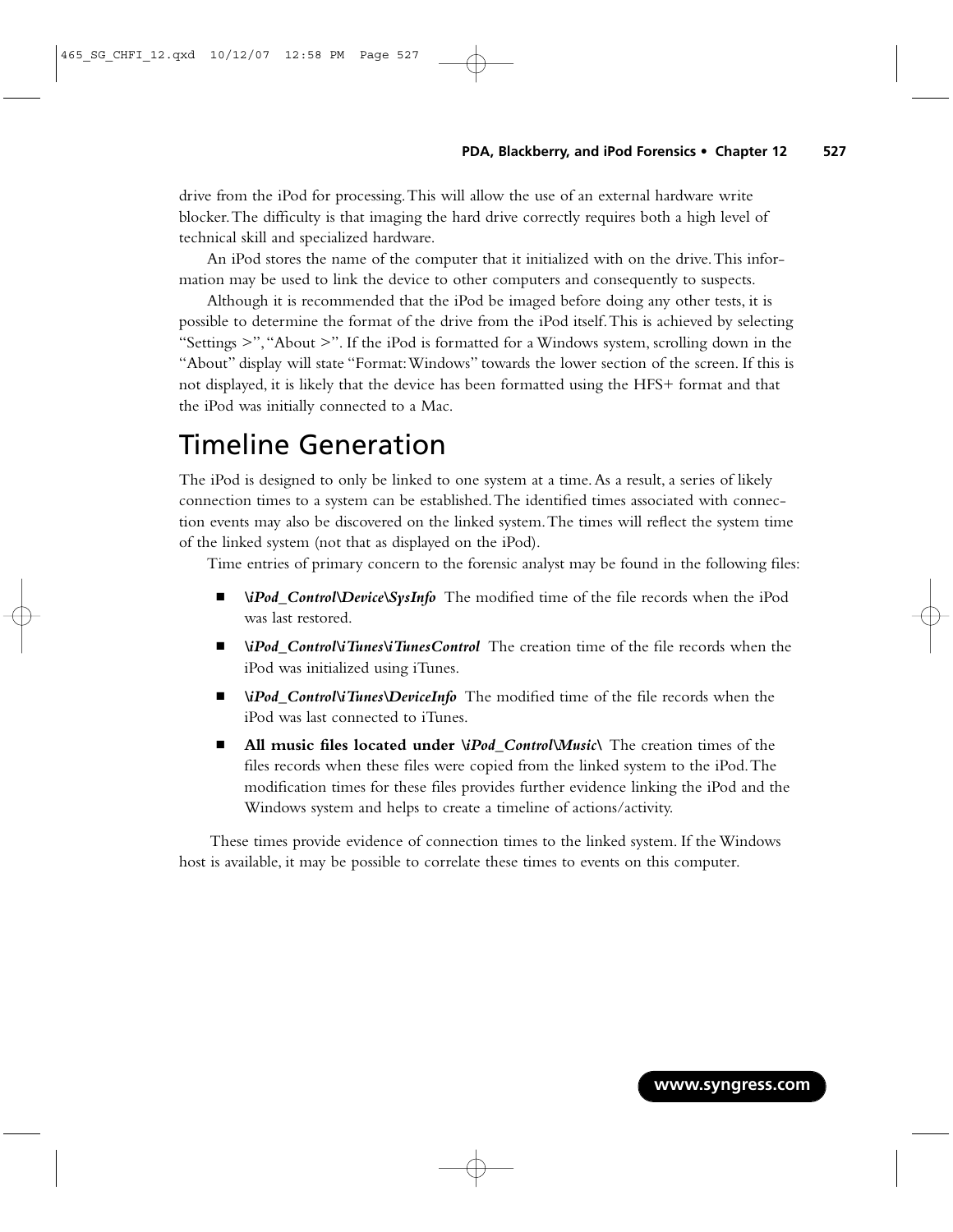#### **Have You Captured All the Data?**

Always check the size of the iPod's physical disk against the size of the partition. As an example, it is possible that a clever suspect could re-partition their iPod making it appear smaller than it actually is. For instance, an 80GB iPod could be formatted to appear to be a 60GB device. This would leave 20GB worth of data available. Either this hidden section of the disk could be formatted using Ext2 or another format not natively available to a Windows host, or data could be copied to the raw partition.

Using a tool such as DD, it is possible to stream data to the physical partition. In this manner, it would be possible to hide a small disk image on the physical drive. This image would be invisible to any normal scan, as no file partition would have ever been created in the disk MFT. However, an analysis of the physical disk would reveal this data.

For this reason the forensic analyst must never assume everything is at face value. Always check and ensure that everything is as it seems.

# Lab Analysis

When analysing the iPod, it is important to be familiar with the tools used in the analysis.A variety of tools such as Access Data's Forensic Tool Kit (FTK), the Sleuthkit/Autopsy browser, Blackbag Technologies' Macintosh Forensic Software (MFS), or Encase forensic edition are more than adequate for this task. It must be noted, however, that the tool must be matched to the device. For instance, Blackbag MFS is designed exclusively for the Mac environment, and the Sleuthkit/Autopsy browser requires special consideration to work with the Apple file system.

It is also necessary to ensure that the necessary connectors are in place. Depending on the type of iPod, either FireWire or USB connections may be required. Ideally, the forensic analyst will disassemble the iPod and remove the hard drive for analysis. Disassembly allows for the use of a hardware write blocker.

It is generally considered best practice to disassemble the device. By activating the device, it is possible to either alter the drive thus damaging the evidence, or to set off a booby trap. It is not difficult to configure a wipe program to run on the system boot-up using iPodLinux. Such a tool could destroy valuable evidence before the forensic investigator could get to it.

# Remove Device from Packaging

When receiving an iPod for forensic imaging is important to document every step. First, remove the iPod from the packaging. Carefully note the state of the machine, the model, and the interfaces. Photograph and document everything to ensure the chain of custody records are complete.

Depending on the actions that the investigator intends to take there are two possible courses: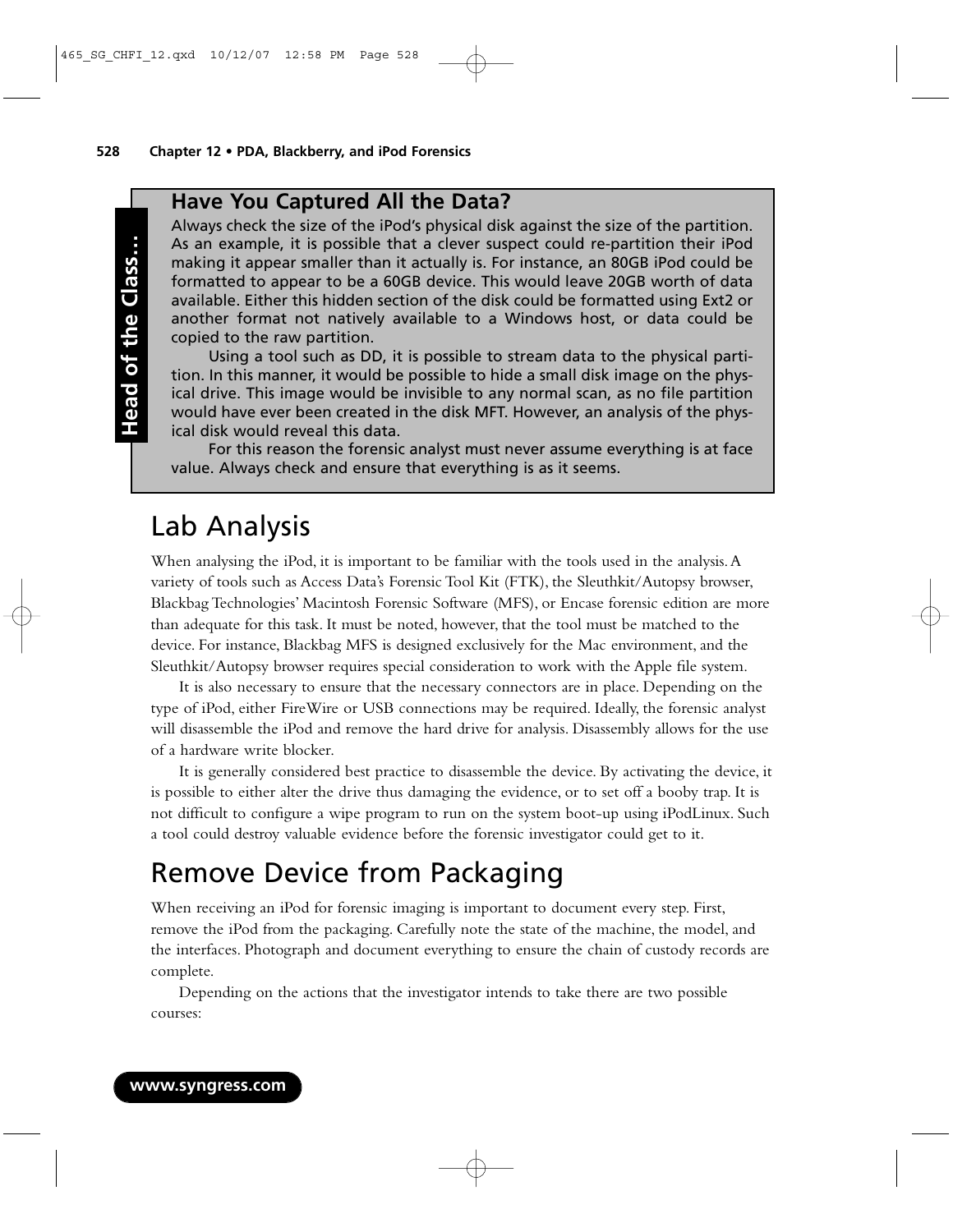- Work on the iPod as is (not recommended for hard drive models), or
- Disassemble the device and extract the hard drive.

It is always possible to reassemble the device after the drive has been imaged. For this reason, it is better to duplicate the hard drive first.This is a little more difficult in the non-hard drive models such as the iPod Nano, in which case it may be more practical to copy the device when assembled.

When working on an assembled device (including when the device has already been imaged and reassembled) the following steps are recommended:

- 1. Ensure that the battery is charged. Leave the iPod on the charger until the battery is fully charged.
- 2. Turn on the iPod.
- 3. Note any device settings and document them.
- 4. Based on whether the iPod has been connected to a Windows or Mac host, the subsequent stages will differ.

#### **EXAM WARNING**

It is important to remember that the iPod is in effect an external storage device. Although it has extra functionality (such as a limited PDA function) than a simple external hard drive, it does have the capability to act as a hard drive. Everything that applies to the forensic analysis of a hard drive also applies to an iPod.

#### The iPod Restore Process

The iPod Restore Process does not clear the hard drive of the iPod. Using a restore process copies new data to the iPod, which makes it appear as if it was erased and reloaded. However, only the file pointers are erased. Unless data was specifically overwritten by the restore process, it will still be available for recovery.

The Microsoft restore process is detailed in the following stages:

- 1. An unformatted, corrupted, or Mac HFS+-formatted iPod is connected to the Windows computer and Windows automatically loads the drivers.
- 2. The iPod Updater software loads and then prompts the user to format the iPod. On selecting "Restore" the following occurs:
	- a. New Partition tables are written to the iPod hard drive.

**www.syngress.com**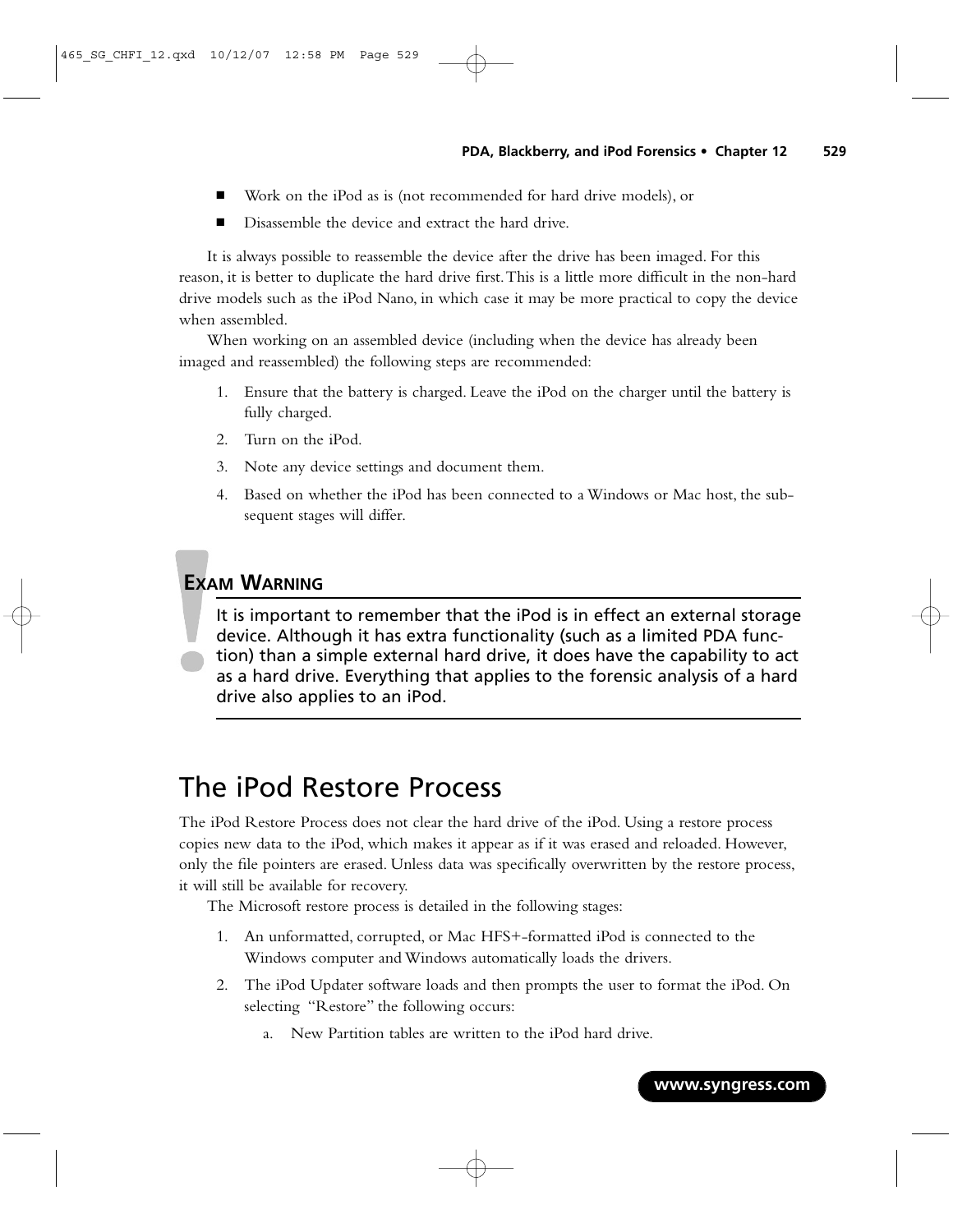- b. A replacement System Partition is created on the iPod and loaded with required data.
- c. A new Data Partition and File Allocation Table for the FAT32 Data Partition is created.
- d. *\iPod\_Control* and *\iPod\_Control\Device* directories are created on the iPod hard drive.
- e. The *\iPod\_Control\Device\Preferences* file is created containing binary data.
- f. The *\iPod\_Control\Device\SysInfo* file is created.This file contains technical data about the iPod in text format.

When the iPod is connected to the Power Adapter the operating memory is reloaded.

- 1. The iPod is now re-connected to the host system and either iTunes automatically loads, or it is manually run.
- 2. The iTunes iPod Setup Assistant will prompt the user allowing them to set the name on the iPod. If a name is set and "Next" is selected, then the name will be entered in the *DeviceInfo* file. If cancel is selected, the iPod Setup Assistant will then set the device name to the default,"IPOD."The file will thus contain either the name entered by the user or "IPOD." If the name is stored, it is recorded with the username and computer name used in configuring the iPod within iTunes.The following procedure then occurs:
	- a. The *\iPod\_Control\iTunes* directory is made and the files *DeviceInfo*, *iTunesControl*, *iTunesEQPresets*, *iTunesPrefs*, and *winPrefs* are produced in this directory.
	- b. The *\iPod\_Control\Music* directory is created with subdirectories named sequentially from F00 through to F49.

These entries are reflected in the *\Windows\setupapi.log* file on the Windows host used to configure the iPod, with a second entry from the *iPodService.exe* program, which also records the USB serial number of the iPod.The creation time of the *\iPod\_Control\iTunes\DeviceInfo* on the iPod reflects the time value in the *\Windows\setupapi.log* file on the Windows host used to configure the iPod.

#### EXERCISE 12.1

#### ENCASE AND THE IPOD

Use the EnCase program with an iPod:

1. Install EnCase Academic Edition.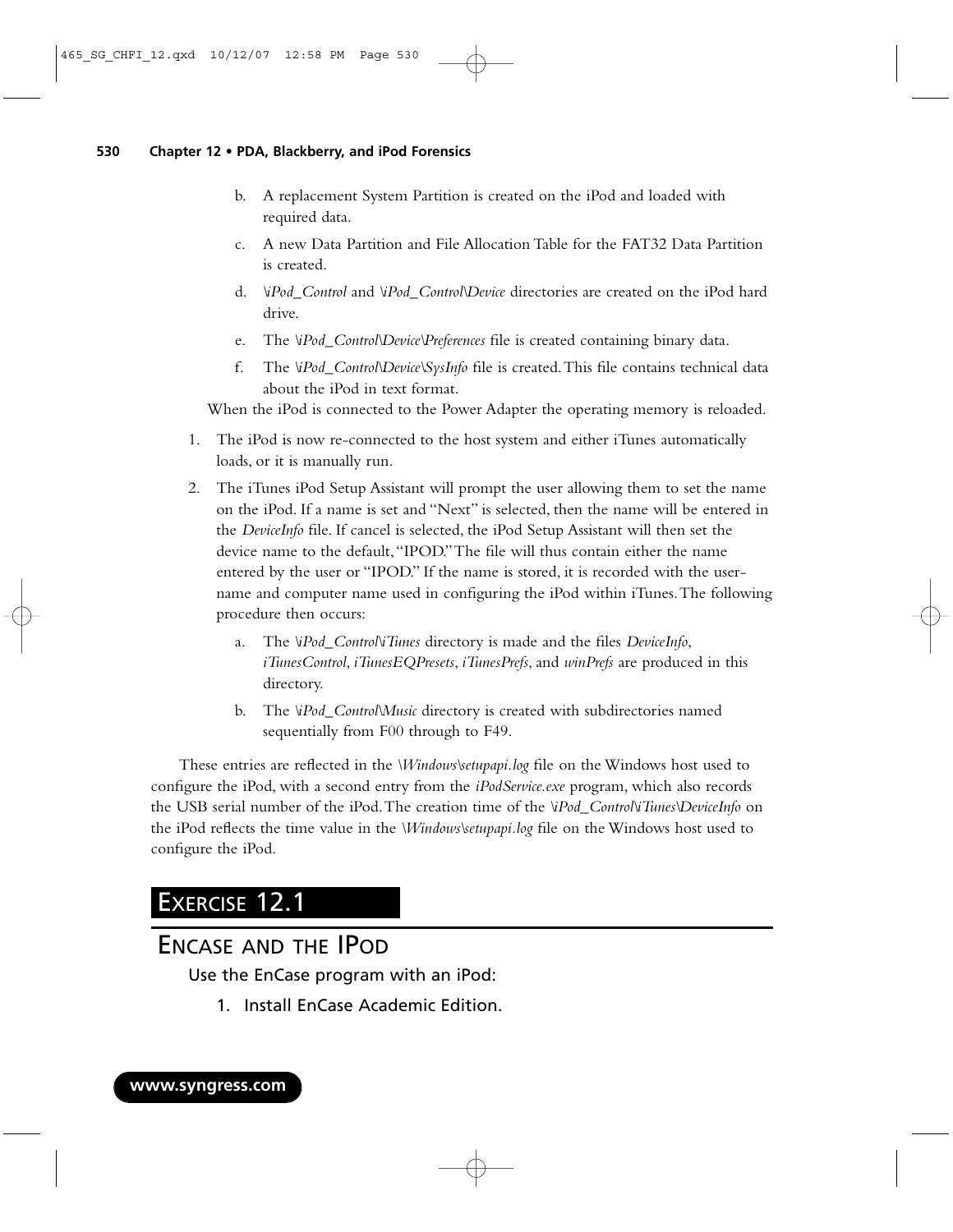- 2. Connect the iPod to your computer. It is always best to ensure that you have configured read-only mode within Windows XP (SP2) by changing the registry key: *HKEY\_LOCAL\_MACHINE\System\CurrentControlset\Control\Storag eDevicePolicies* to the hex value of 0x00000001 and restarting the computer.
- 3. Take an image of the iPod drive.
- 4. Explore various features of this program based on the EnCase information in the courseware.

# **The iPod and Windows**

It is possible to set iPod to read-only mode within Windows XP (SP2) by changing the registry key: *HKEY\_LOCAL\_MACHINE\System\CurrentControlset\Control\StorageDevicePolicies*.

Setting this key to the hex value of 0x00000001 and restarting the computer will stop write access to any USB storage devices, effectively rendering them as read only. Setting the value to 0x00000000 and restarting the computer enables write access (Andersen & Abella 2004).

# The Registry

The Windows registry contains significant amounts of information for the forensic analyst. Of primary concern in investigating iPods are:

- The keys created by the connection of the iPod to the Windows computer
- The last write times indicating the last time the registry keys were changed

An iPod creates a series of registry keys when it is connected to the Windows computer. These can be found under *HKEY\_LOCAL\_MACHINE\SYSTEM\CurrentControlSet\ Enum\USBSTOR\* in the registry. Located under USBSTOR will be found a key that identifies a disk device presenting the vendor identifier "Apple," the product identifier "iPod," and a revision code.This information can be used to match the host computer and the iPod being investigated.

The last write time for this key indicates the first time that the iPod connected to the Windows host. Under this in the registry, is a further key corresponding to the serial number of the iPod USB connection, followed by "*&0*."This value will match the value of FirewireGuid on the iPod contained in the *\iPod\_Control\Device\SysInfo* file.The last write time associated with this key is the last time that the iPod connected to the Windows host.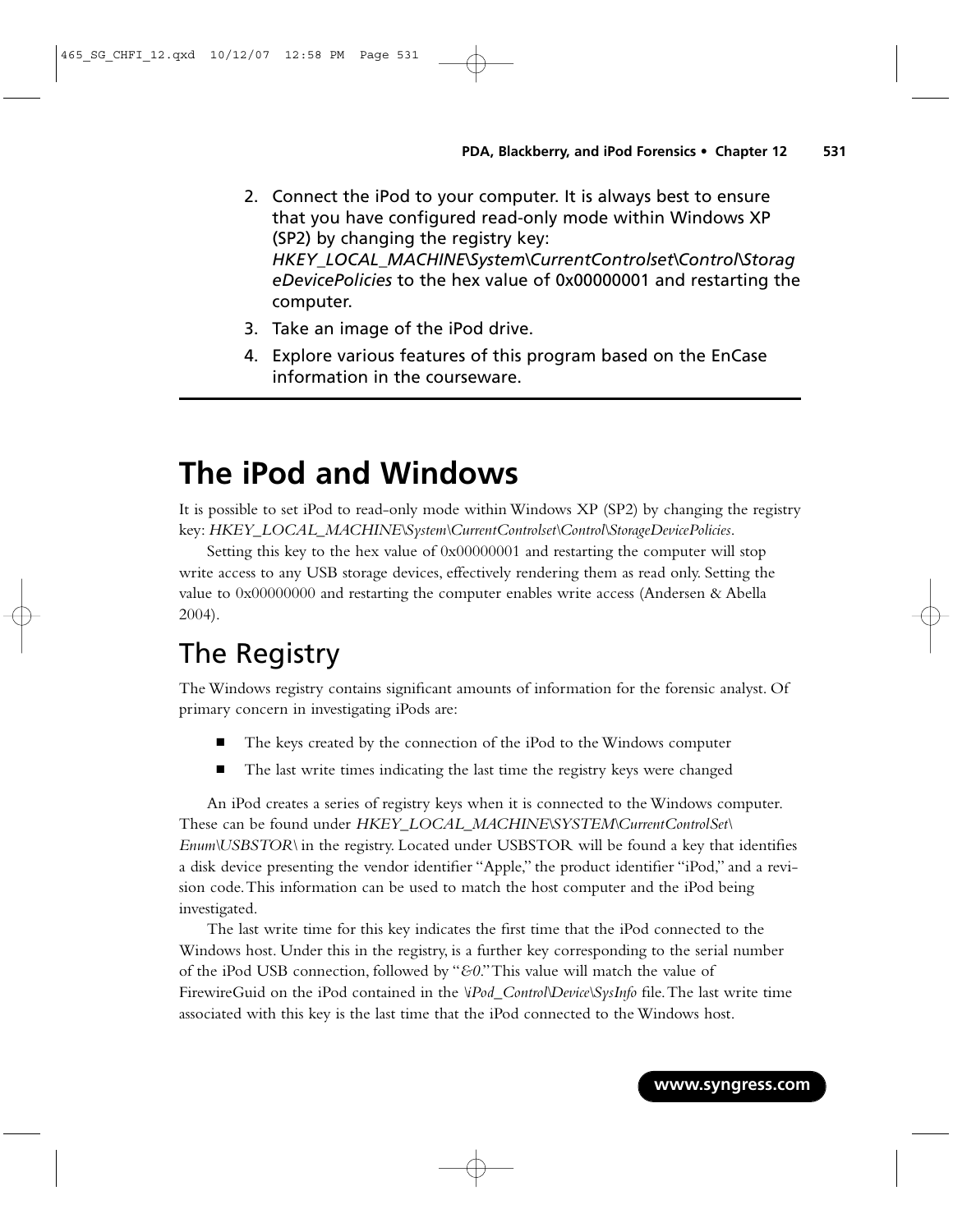#### **EXAM WARNING**

Remember that the iPod does not update file times and that these will reflect the create and modify timestamps of the computer to which the iPod is paired.

#### *setupapi.log*

The Windows file, *setupapi.log* (in the Windows installation directory), records all driver installations after the system has booted.The first time that an iPod is connected to a Windows system, the connection event will be recorded in this file.The information in this file will match the last write times of a series of registry keys related to the iPod.

This file is also useful in reconstructing the sequence of connection events of the iPod and the host system as it lists the driver installations. If iTunes is also installed, each occasion that an iPod connection occurs after boot will be recorded. However, if iTunes is not installed, then only the driver installation will be recorded.Also, if the iPod has been connected to the host prior to its being booted, the drivers will load during boot-up and will not be recorded even if iTunes is installed. In any event, this file provides a means to reconstruct events that have occurred on the host and also associates a particular iPod with a particular computer at a given time.

# **The iPod and Linux**

The following procedure may be used to mount the iPod under Linux (Ubuntu used for this example):

- 1. Disable auto-mounting of removable media devices by selecting the **System** menu from the top of the screen, then **Preferences**, then **Removable Drives and Media**.
- 2. When the next window opens up click to remove the check marks by each item then select **OK**.
- 3. Locate the iPod within the Linux device tree as follows:
	- a. Right-click in a clear area of the Linux desktop to open up a menu and select **Open New Terminal**.
	- b. Enter **ls /dev/sd\*** to list of all the SCSI drives on the system.
	- c. Connect the iPod to the computer.
	- d. Wait 20 seconds for the computer to recognize the iPod.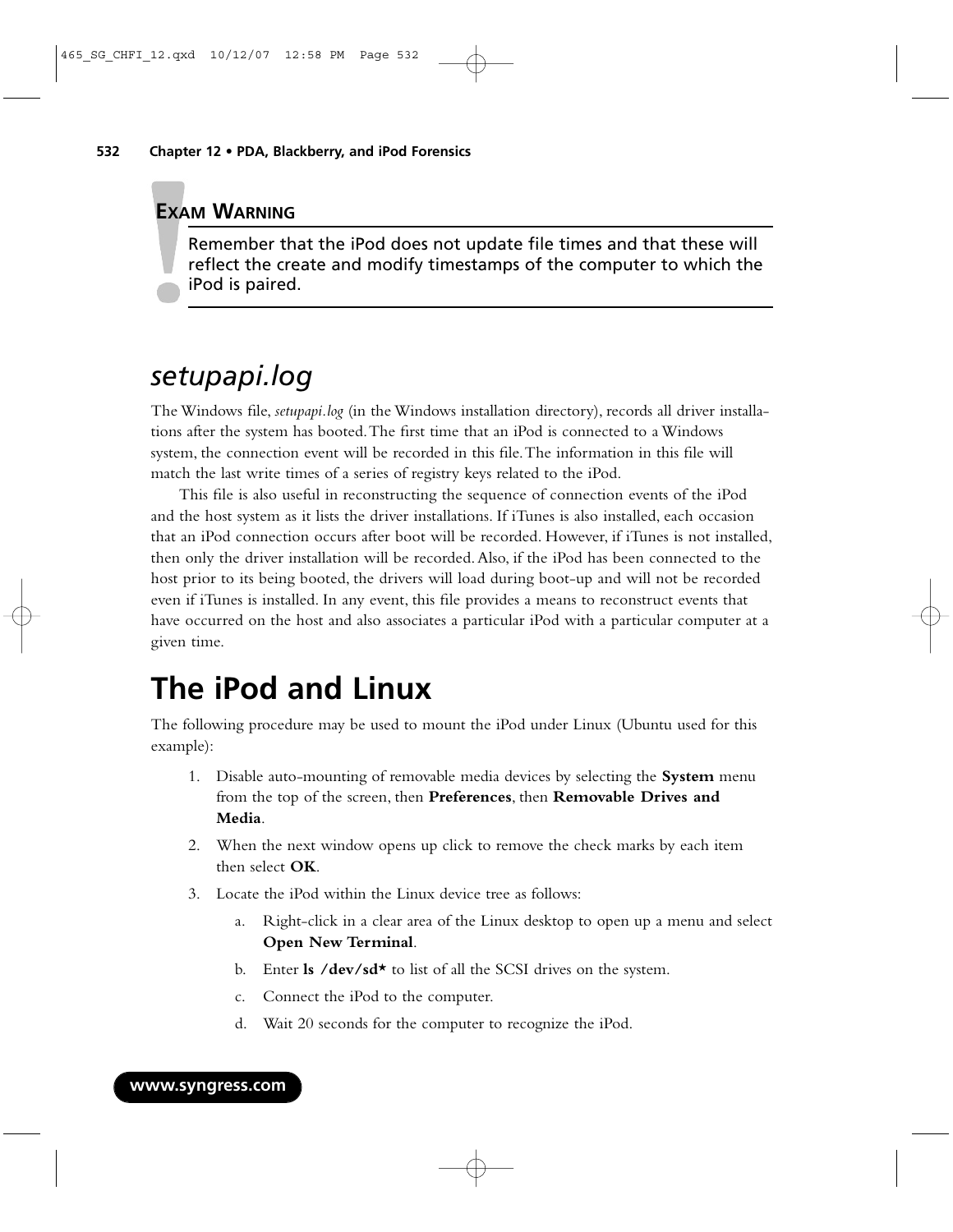- e. Retype **ls /dev/sd\*** to get an updated list of all Small Computer System Interface (SCSI) drives on the system, and note the new listings that belong to the iPod.
- 4. Depending on the application, you can now mount the iPod in read-only mode.

#### **NOTE**

The Apple file system is required to be loaded into the Linux kernel in order to mount an iPod initialized using a Mac.

# **User Accounts**

When an iPod has been set up using iTunes, a file *\iPod\_Control\iTunes\DeviceInfo* is created which contains the user name and computer information.This information may be used to identify the user and computer that initialized the iPod. If this file contains the word "IPOD," the software was restored to the iPod without having been connected to iTunes.

# **Deleted Files**

The iPod deletes file pointers rather than actually erasing the file. Coupled with the iPod's sequential file writing technique that starts from the beginning of the drive and adds data to the end before returning to the beginning, recovery on an iPod can be a simple process.

# **iPod Time Issues**

The manner in which the device records time is one of the most crucial aspects of any digital forensic analysis.To be able to link the deletion, access, or alteration of the file to a particular user is necessary to be able to determine the time when the event occurred.The iPod has an internal clock, but unfortunately, the standard embedded operating system does not update file times.

On iPodLinux, however, the system clock updates file access times. It is important to remember this differentiation in times.The native iPod operating system will record the time it is associated with the computer it is connecting to.Where an alternative operating system such as iPodLinux is involved, however, the time will be set through the iPod's internal clock.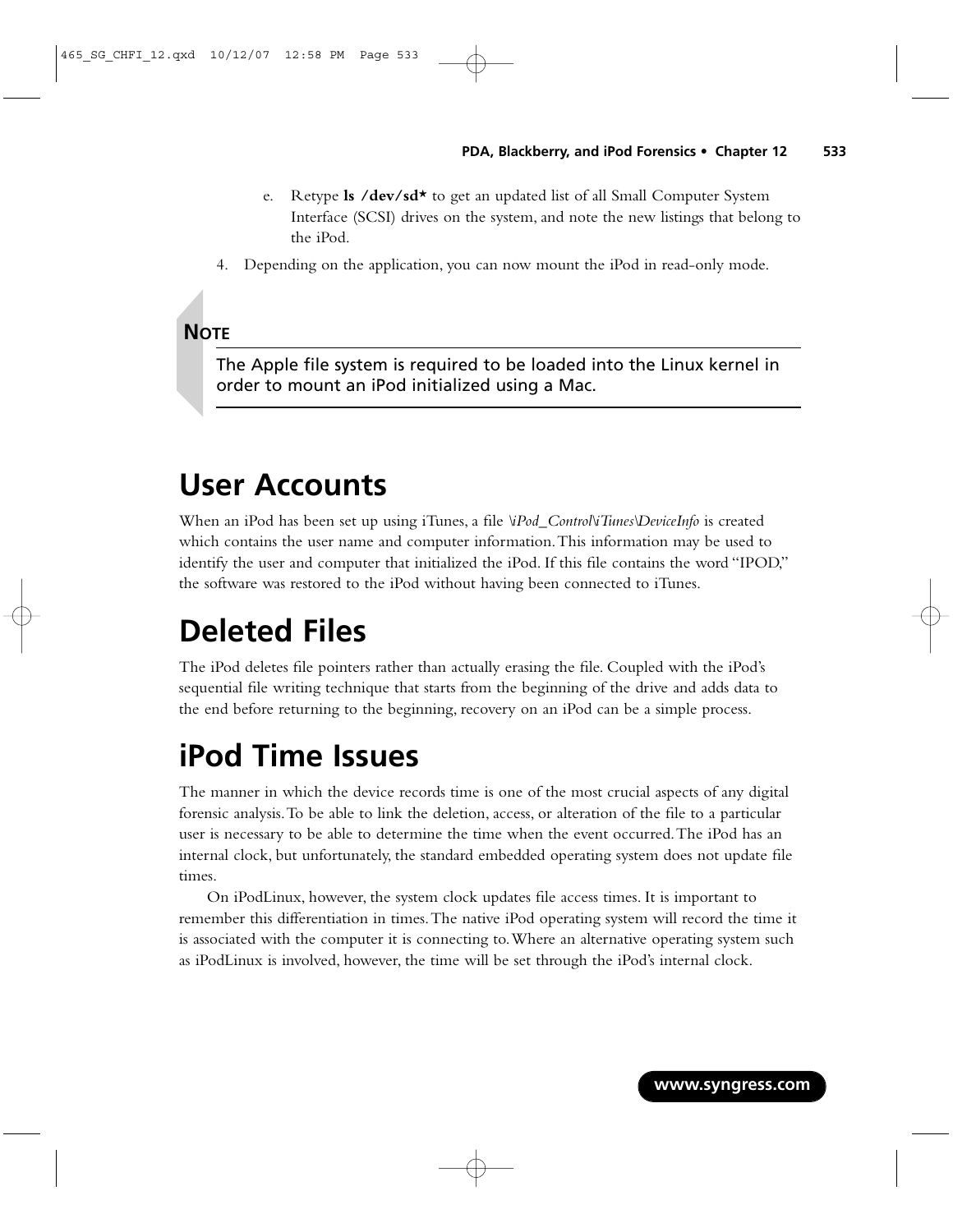#### **TEST DAY TIP**

It is important to remember that the file create and modify times as they appear on the iPod reflect the timestamp associated with the pared computer. Although the iPod has an internal clock, it does not use this to update or modify the timestamps associated with a file that it stores. This can be useful in proving that a particular iPod was connected to a host machine.

# **Registry Key Containing the iPod's USB/Firewire Serial Number**

The *\iPod\_Control\Device\SysInfo* file is created on the iPod when system software is restored or the iPod is initialized.This file contains valuable data about the iPod. Another significant file, *\iPod\_Control\iTunes\DeviceInfo*, is created after iTunes has linked the iPod with a computer.The name of the user and computer involved in linking the iPod and iTunes will be stored in this file.

Where iTunes is running on Windows, a record will be created in both the registry and *setupapi.log* file with a reference to the USB/Firewire serial number presented in the *SysInfo* file on the iPod.

# **iPod Tools**

In addition to the standard drive imaging tools, several products specifically designed for use with the iPod have been produced.Two of the more common tools include "Music Recovery" from DiskInternals and "Recover My iPod" by GetData.

# DiskInternals Music Recovery

Music Recovery from DiskInternals is designed to recover any type of music files from a hard drive, iPod, USB-flash drive, or CD/DVD. It is available in shareware format from www.diskinternals.com/music-recovery/. Music Recovery comes with an integrated media player to preview the files prior to recovery. DiskInternals provides native support for the iPod, but does not run on Mac or Linux.

The software works to recover lost files and data from damaged disks and inaccessible drives, and also works with corrupt or damaged partition tables.Although Music Recovery only runs on Windows hosts, it has support for several file systems including: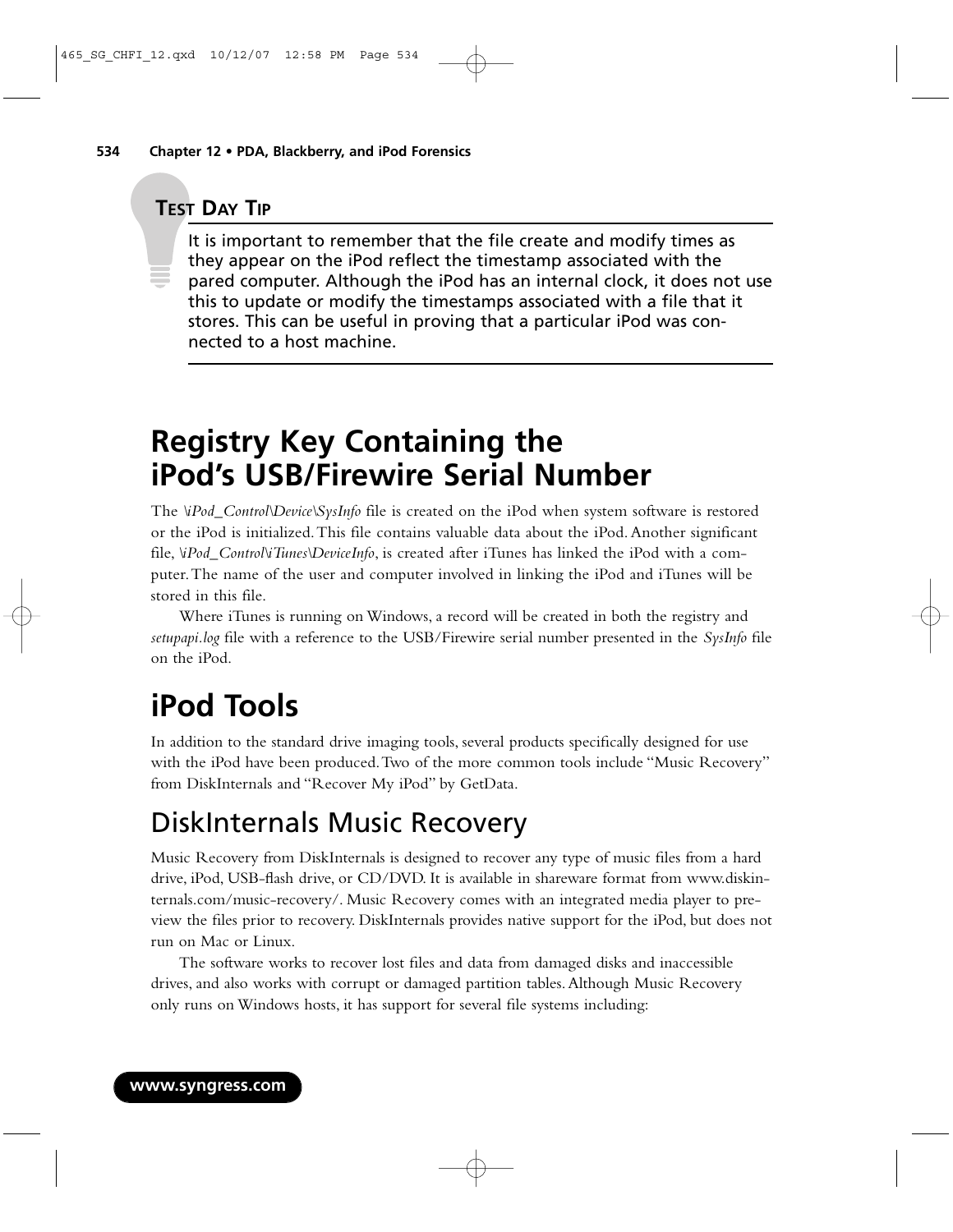- NTFS 4 and 5,
- Linux Ext2 and Ext3,
- MacOs and Apple HFS
- Iso9660
- UDF

#### Recover My iPod

"Recover My iPod" allows the user to recover lost or deleted music, video, and photos including .m4a, .mp3, .mov, quicktime, and jpeg file formats.The product is available from GetData at www.recovermyipod.com/.The software supports all versions of the iPod including the iPod, iPod shuffle, iPod Mini, and iPod Nano.The product recovers data after an iPod Reset or Restore. It is important to remember that Recover My iPod will not run on a Mac.

This software will recover data and files from the iPod even when a "Drive Not Formatted" message appears, or if the iPod is not recognized by the computer. In this case, it is necessary to connect to the "Physical Drive."Although not as effective as a hardware write blocker,"Recover My iPod" mounts the iPod drive in read-only format.

"Recover My Files" is a more complete recovery tool from GetData.This tool allows for the searching of computer drives and iPods. Both products support a "deep scan" and "fast search" mode.

#### DD and the iPod

To image in iPod, which is mounted under Linux type *dd if=/dev/sda of=/mnt/hdb1/iPod.image* (where the iPod is connected as device */dev/sda*).This command will duplicate the entire iPod drive to the image file. If you only require a section of the drive, then substitute *sda* with the section you need. Change *iPod.image* to the filename of the image that you wish to use as evidence. Do not assume that nothing is occurring, as imaging often takes a long time.

Type **md5sum /dev/sda** to generate a checksum for the entire drive and record this value.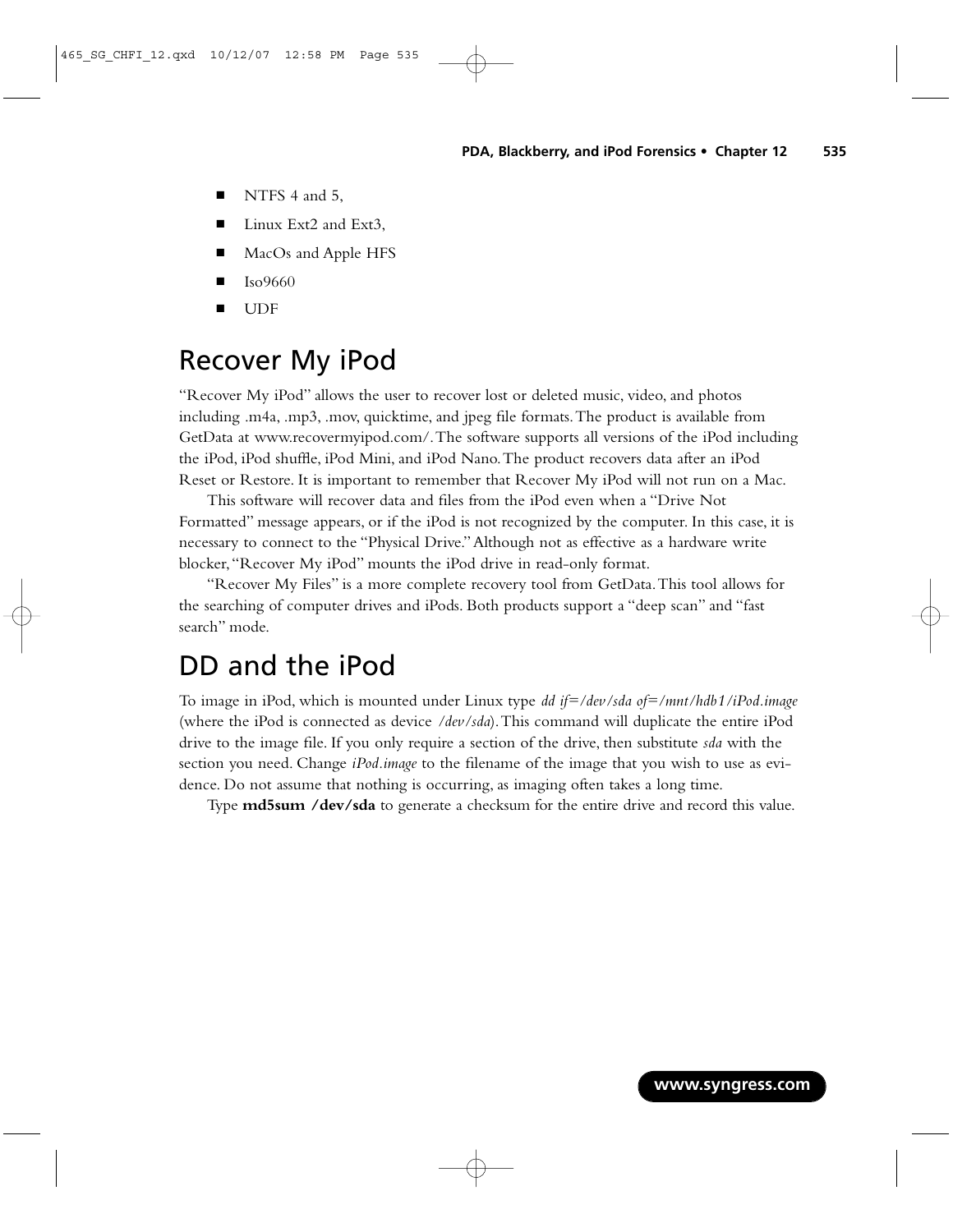# **Summary of Exam Objectives**

In this chapter, you worked on the concepts tested in the Computer Hacking Forensic Investigator (CHFI) for PDA and Blackberry forensics.These concepts are essential to understanding the concepts of hacking, and more importantly, forensics.

The chapter started with an introduction to the PDA, and how the technology of today has pretty much provided us with a handheld computer.We continued the discussion with a look at the concept of PDA forensics and how many of the same things must be considered in forensics on normal systems.We also discussed some of the differences that must be considered when performing forensics on PDA devices.

We then discussed the methods of investigating a PDA.We talked about securing the evidence, and how the PDA, docking cradle, and any external memory cards should be seized.The next method we discussed was the acquiring of the evidence.We covered how you have to create an exact image of the evidence, and once the evidence is secured and acquired, the need to go on and examine the evidence that was acquired.

We then talked about the forensic examination considerations when confronted with a Blackberry (RIM) device.We concentrated on how the Blackberry has similarities to the PDA, but one way that they differ is that the Blackberry does not require synchronization to receive a significant amount of information.The Blackberry is always on, and to make the task a little more difficult, it is in a state where it is susceptible to receiving push technology updates at any time.Therefore, we discussed how it is imperative that we take this into account when preparing to examine the Blackberry.We also discussed the software that is available to assist us when we are examining the Blackberry. One excellent package of software is the SDK from Blackberry.We also discussed some of the tools available and the ways to attack the Blackberry, including the Blackberry Attack Toolkit, the Attack Vector, and the forms of hijacking (or blackjacking). Finally, we ended this chapter by discussing the methods of securing the Blackberry.We discussed the Blackberry Signing Authority Toolkit that provides tools to help developers protect their data and intellectual property, and uses asymmetric cryptography to authenticate information.

# **Exam Objectives Fast Track**

#### PDA Forensics

- $\Box$  PDA forensics is very similar to forensics of any system.
- $\boxtimes$  Because the PDA is a handheld type of computer, you process data and information the same as you do when investigating a PC.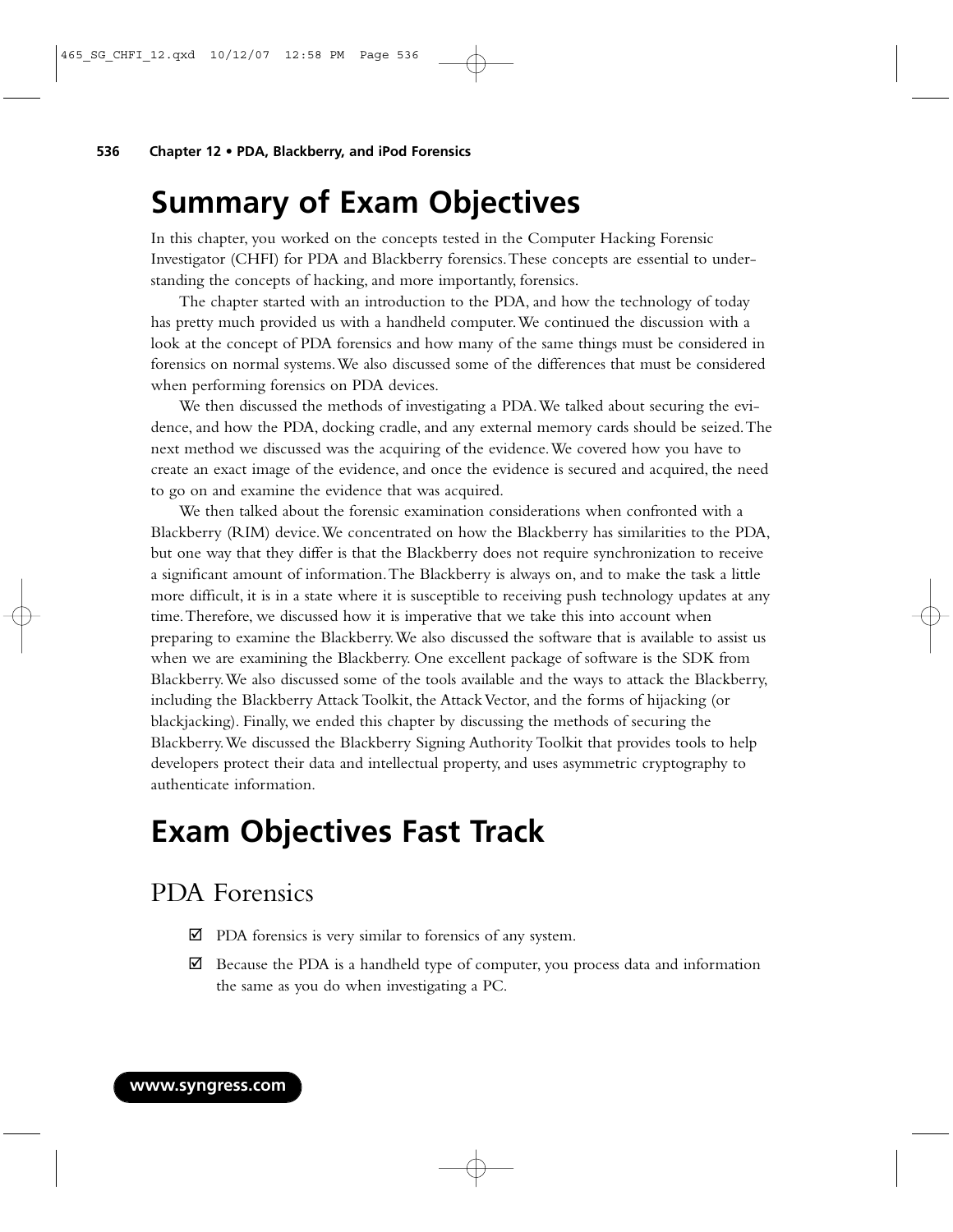#### Investigative Methods of PDA Forensics

- $\boxtimes$  Prior to investigating the PDA you have to secure and acquire the evidence.
- $\Box$  There are four steps to investigating a PDA:
	- 1. Examination
	- 2. Identification
	- 3. Collection
	- 4. Documentation

#### PDA Investigative Tips

- $\boxtimes$  If the device is in the "on" state, you have to preserve the state by supplying adequate power.
- $\boxtimes$  If the device is in the "off" state, leave it in that state, switch on the device, note the battery, and photograph the device.
- $\boxtimes$  If the device is in the cradle, avoid any communication activities.
- $\boxtimes$  If wireless is "on," eliminate any activity by placing the device in an envelope, or in an anti-static and isolation bag.

#### Deploying PDA Forensic Tools

- $\boxtimes$  PDA Secure is a tool that provides enhanced password protection, encryption, and data wiping.
- $\Phi$  PDA Seizure allows PDA data to be acquired, viewed, and reported on.
- $\boxtimes$  EnCase provides many tools that allow investigators to conduct complex investigations efficiently.

#### Introduction to Blackberry

- $\boxtimes$  The Blackberry is similar to the PDA when it comes to forensics.
- $\boxtimes$  The Blackberry is a push technology device that does not require synchronization with a PC.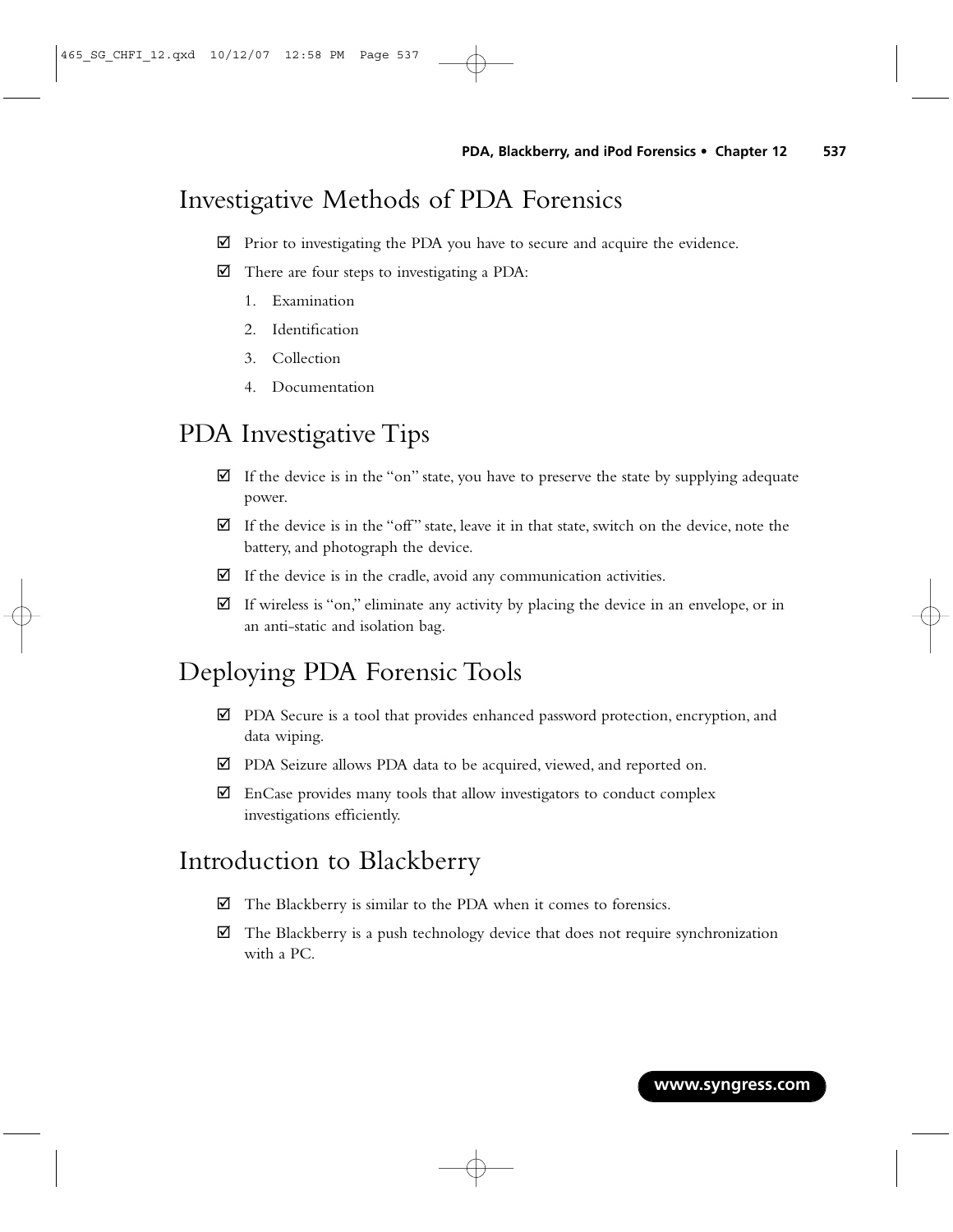#### Operating Systems of the Blackberry

 $\boxtimes$  The operating system of the Blackberry has multiple features such as:

- Over the air activation
- Ability to synchronize contacts and information
- Password keeper
- Customized display

#### Blackberry Operations and Security Capabilities

- The Blackberry uses the Blackberry Serial Protocol to backup, restore, and synchronize data between the Blackberry and the desktop software.
- $\boxtimes$  The protocol comprises simple packets and single byte return codes.
- $\boxtimes$  The Blackberry offers two encryption algorithms for protecting data:
	- Triple DES
	- AES

#### Forensic Examination of a Blackberry

- $\boxtimes$  The Blackberry device is always-on and information can be pushed at any time.
- $\boxtimes$  The first step in conducting an examination of a Blackberry is to isolate the device. This can be achieved by placing the Blackberry in an area where it cannot receive the push signal.

#### Attacking the Blackberry

- $\boxtimes$  The "attack vector" links and tricks the users by downloading the malicious software.
- $\boxtimes$  "Blackjack" or "hijack" programs will take over a Blackberry device and replace them with malicious devices.

#### Securing the Blackberry

- Clean the Blackberry memory.
- $\boxtimes$  Encrypted password algorithm and storage on the device itself.
- Limit password authentication.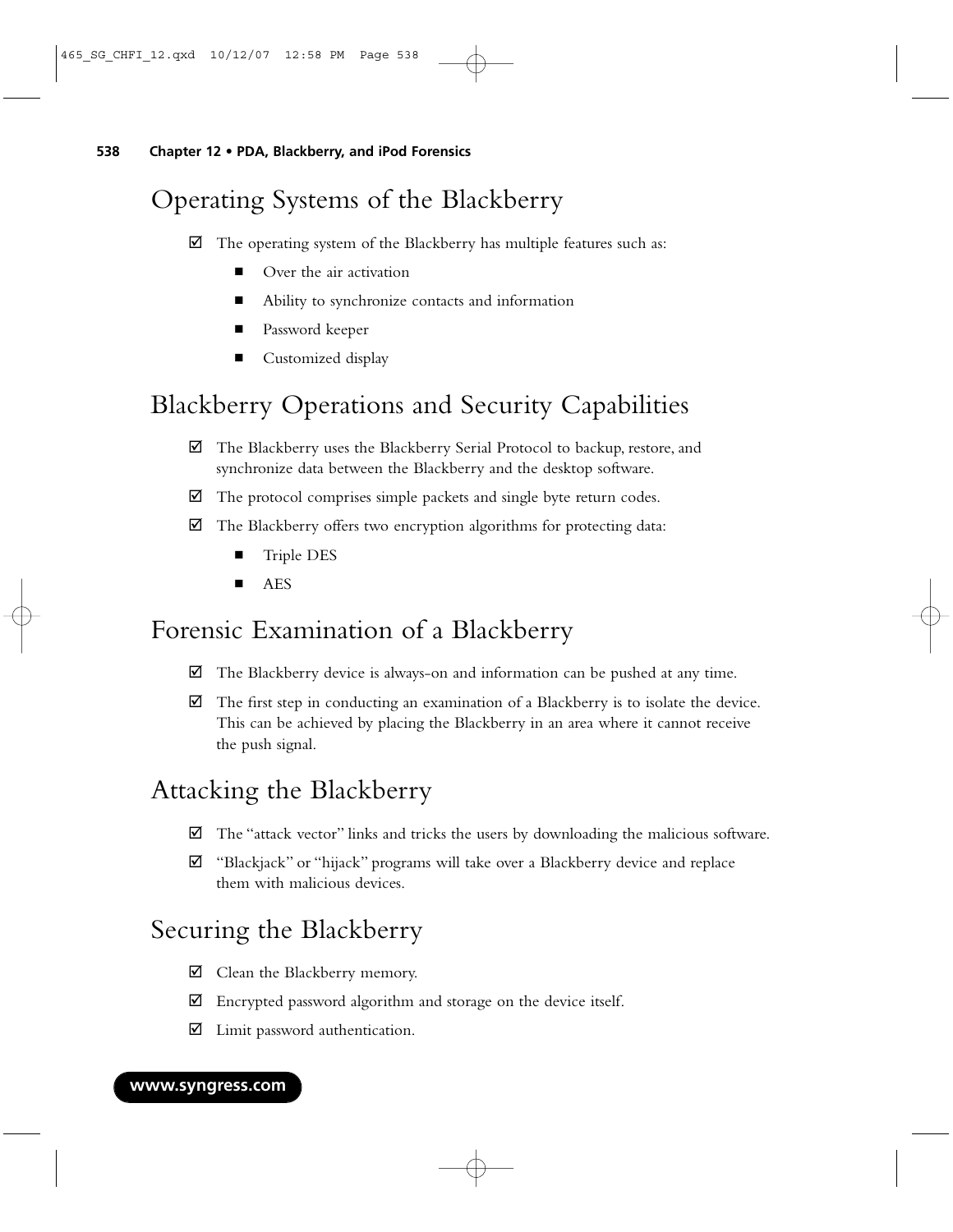$\boxtimes$  Use AES to protect information

#### iPod Forensics

- $\boxtimes$  iPod drives are formatted in either Mac or Windows formats (Apple HFS+ or FAT 32).
- iPod System Partition holds:
	- The iPod embedded OS.
	- The images used during the operation of the device such as the Apple logo and the "Do Not Disconnect" screen image.
	- The system fonts used for the display of the text on the device.
	- Games and other applications copied to the device
- With iPodLinux, it is possible to create a dual-booted iPod
- $\boxtimes$  Time entries of primary concern to the forensic analyst may be found in the following files:
	- *\iPod\_Control\Device\SysInfo* The modified time of the file records when the iPod was last restored.
	- v *\iPod\_Control\iTunes\iTunesControl* The creation time of the file records when the iPod was initialized using iTunes.
	- *\iPod\_Control\iTunes\DeviceInfo* The modified time of the file records when the iPod was last connected to iTunes.
- All music files are located under *\iPod\_Control\Music\*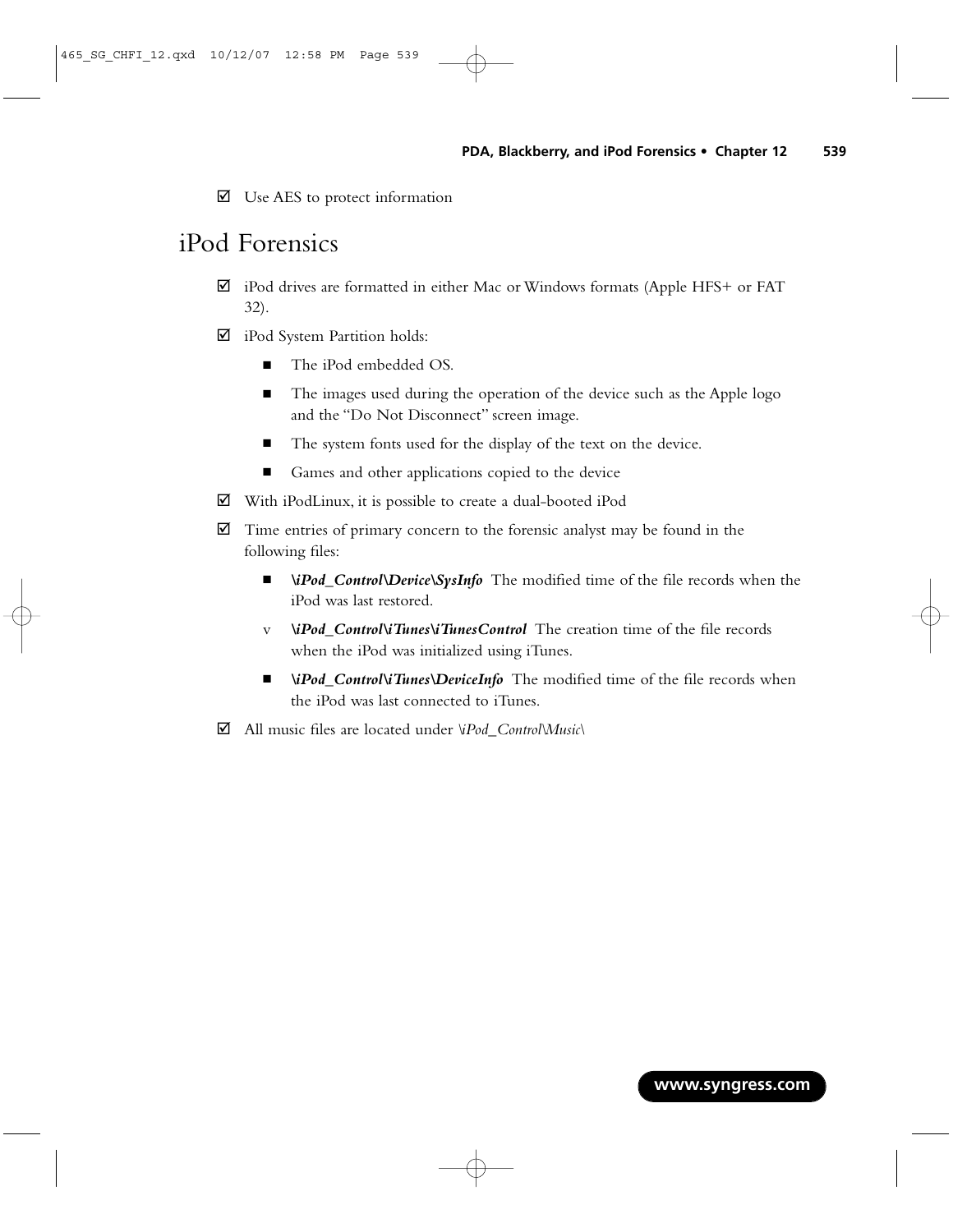# **Exam Objectives Frequently Asked Questions**

The following Frequently Asked Questions, answered by the authors of this book, are designed to both measure your understanding of the Exam Objectives presented in this chapter, and to assist you with real-life implementation of these concepts.

- **Q:** When conducting a forensic investigation of a PDA, what is the first step in the process?
- **A:** As with any forensic examination, the first step is to have permission to seize the evidence that is required for your investigation.
- **Q:** What sort of tools do I use to conduct a forensic examination of a PDA?
- **A:** Most of the forensic tools that work with images will create an image of a PDA file system.The commercial software product EnCase has this capability, as do many others.
- **Q:** If I am preparing to conduct an investigation of a PDA, why must I maintain the charge to the device?
- **A:** Similar to a regular PC, the PDA device has both volatile and non-volatile information, and if the power is not maintained, there is a possibility you could lose information.
- **Q:** Isn't a PDA and a Blackberry the same thing?
- **A:** It is not uncommon to make this assumption, and there are similarities, but there are also many differences.The Blackberry is an always-on device that can be pushed information at any time, and unlike the PDA, the Blackberry does not require synchronization with a PC.
- **Q:** How would I get access to log files on the Blackberry?
- **A:** Some of the best tools for conducting an investigation of a Blackberry come from Blackberry themselves.There is a Software Development Toolkit (SDK) that can access and collect log files and other information.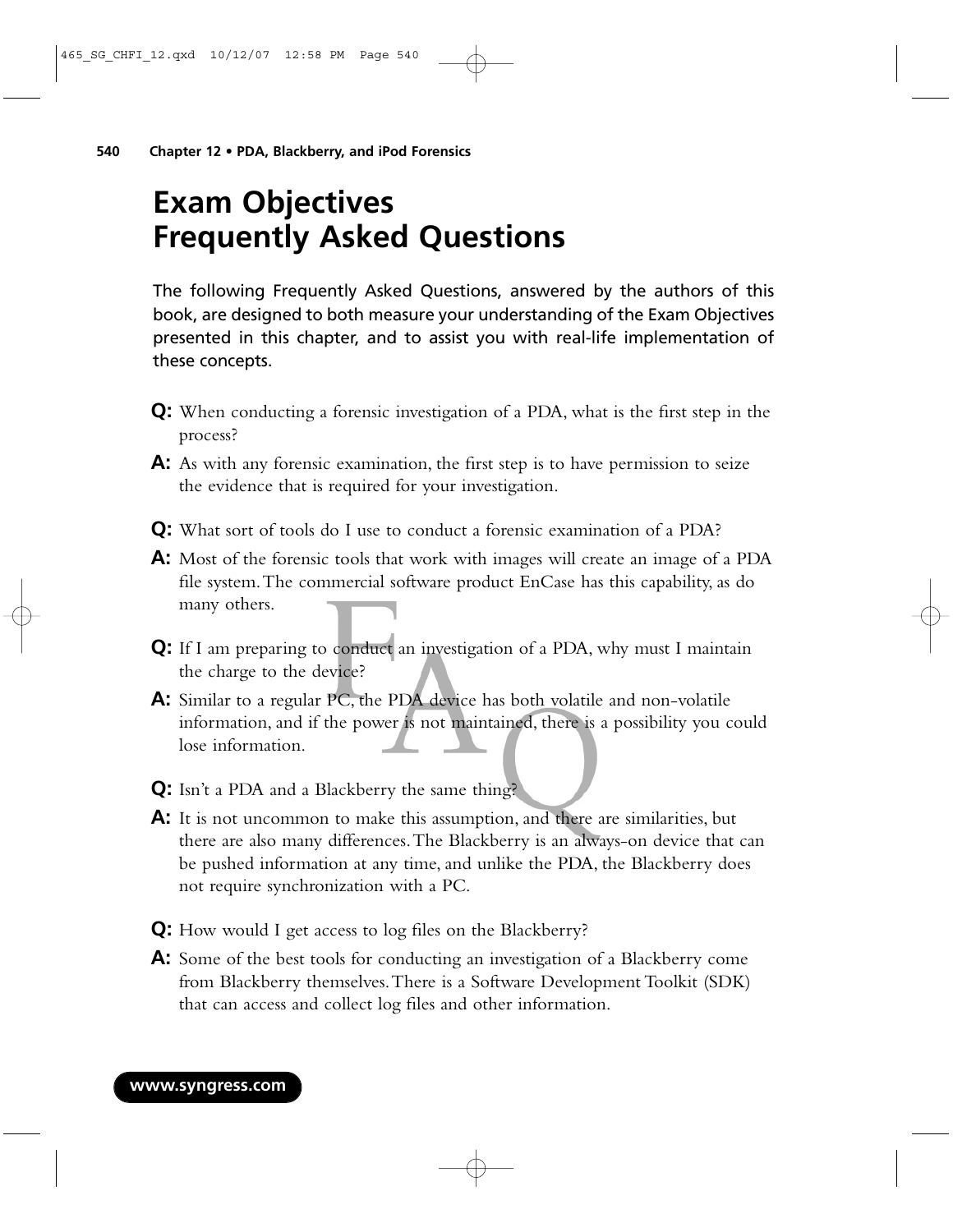**Q:** What do I do if the iPod is displaying a "sad face" icon?

- **A:** If an iPod displays a sad iPod icon, it is usually a sign of a hardware fault. If this occurs:
	- Do not connect your iPod to iTunes, as the default setting in iTunes when an iPod is connected is to "auto-sync" the play list.When this occurs, iTunes will try to overwrite the list of songs to the iPod.
	- When performing any forensic analysis, ensure that you do not to write new data to the drive being analysed, unless it is necessary to do so.

You can test the iPod manually by placing it in "Disk Mode." If you can force iPod into Disk Mode, it may not be a hardware problem. (In Windows, connect after changing the registry setting so that it is in read-only mode).To manually enter Disk Mode:

- Toggle the Hold switch on and off. (Set it to Hold, followed by turning it off.)
- Press and hold the Menu and Select buttons for at least 6 seconds until the Apple logo appears.
- When the Apple logo appears, release the Menu and Select buttons and immediately press and hold the Select and the Play/Pause buttons until the Disk Mode screen appears.
- When you are in Disk Mode, your iPod will display a large tick and then at the top of the LCD will be written "Disk Mode."
- If you are able to force iPod into Disk Mode, you should be able to image the drive.

**Q:** How do I recover a "Frozen iPod" so that I can use it?

- **A:** If the iPod appears to freeze and no matter what you do gives no response, there are a few simple steps to try: (Important: Do not connect your iPod to iTunes)
	- Check the Hold Button
	- The first step is to ensure that the Hold function on iPod is not engaged.The Hold function locks the iPod buttons to stop them from being accidentally pushed.